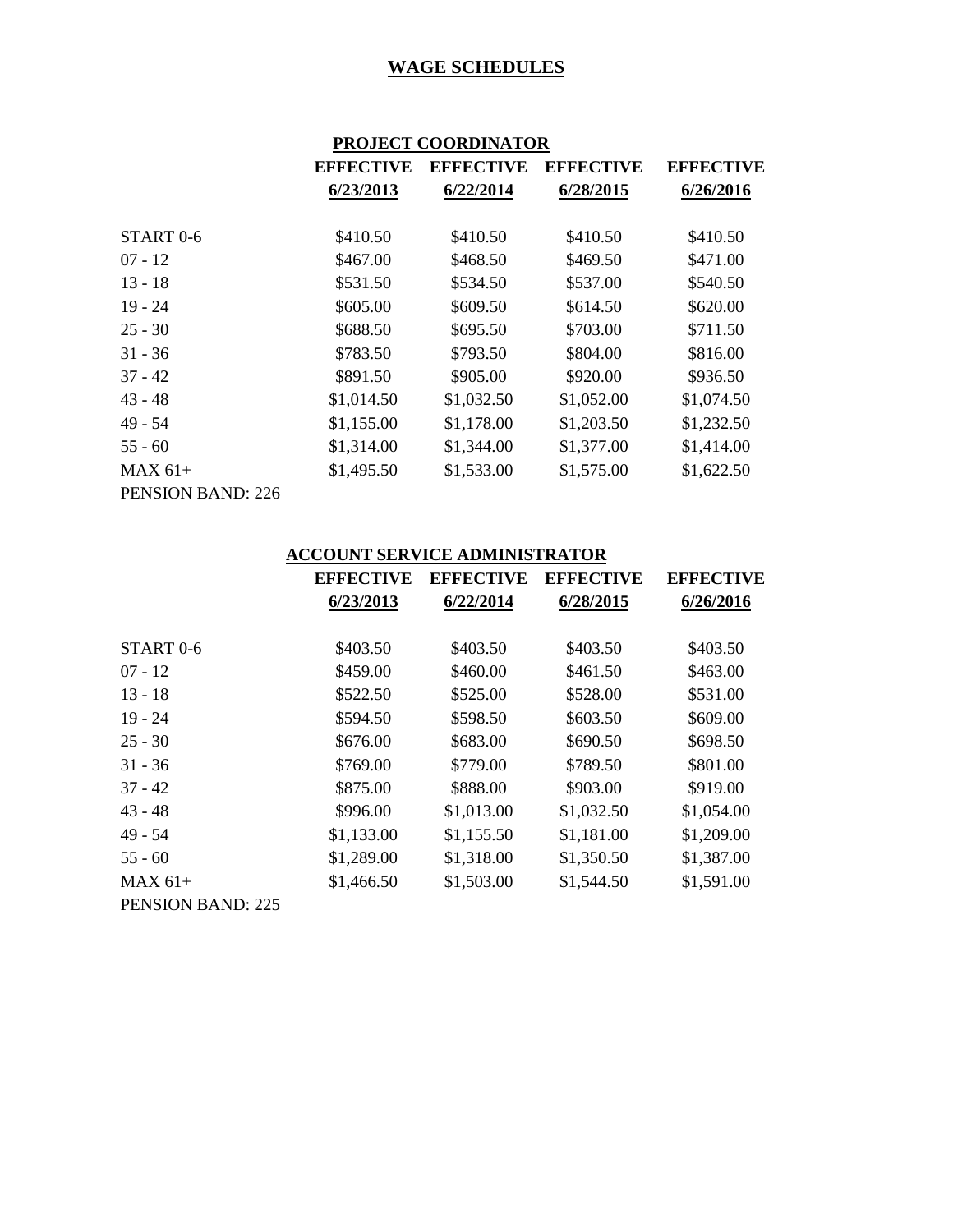| PUBLIC COMMUNICATIONS CONSULTANT |  |
|----------------------------------|--|

|                          | <b>EFFECTIVE</b> | <b>EFFECTIVE</b> | <b>EFFECTIVE</b> | <b>EFFECTIVE</b> |
|--------------------------|------------------|------------------|------------------|------------------|
|                          | 6/23/2013        | 6/22/2014        | 6/28/2015        | 6/26/2016        |
|                          |                  |                  |                  |                  |
| START <sub>0-6</sub>     | \$369.00         | \$369.00         | \$369.00         | \$369.00         |
| $07 - 12$                | \$422.00         | \$423.00         | \$424.00         | \$425.50         |
| $13 - 18$                | \$482.50         | \$485.00         | \$487.50         | \$490.50         |
| $19 - 24$                | \$552.00         | \$556.00         | \$560.50         | \$565.50         |
| $25 - 30$                | \$631.00         | \$637.50         | \$644.50         | \$652.00         |
| $31 - 36$                | \$721.50         | \$730.50         | \$740.50         | \$751.50         |
| $37 - 42$                | \$825.50         | \$837.50         | \$851.50         | \$866.50         |
| $43 - 48$                | \$944.00         | \$960.50         | \$979.00         | \$999.50         |
| $49 - 54$                | \$1,079.50       | \$1,101.00       | \$1,125.50       | \$1,152.00       |
| $55 - 60$                | \$1,234.50       | \$1,262.00       | \$1,293.50       | \$1,328.50       |
| $MAX 61+$                | \$1,411.50       | \$1,447.00       | \$1,487.00       | \$1,531.50       |
| <b>PENSION BAND: 224</b> |                  |                  |                  |                  |

|                                   | <b>TELECOMMUNICATIONS SPECIALIST</b> |                                  |                  |                  |  |
|-----------------------------------|--------------------------------------|----------------------------------|------------------|------------------|--|
|                                   | <b>CUSTOMER SYSTEMS TECHNICIAN</b>   |                                  |                  |                  |  |
|                                   |                                      | <b>CABLE SPLICING TECHNICIAN</b> |                  |                  |  |
| <b>OUTSIDE PLANT TECHNICIAN</b>   |                                      |                                  |                  |                  |  |
|                                   |                                      | <b>TRUNK AND TOLL ASSIGNER</b>   |                  |                  |  |
|                                   | <b>EFFECTIVE</b>                     | <b>EFFECTIVE</b>                 | <b>EFFECTIVE</b> | <b>EFFECTIVE</b> |  |
|                                   | 6/23/2013                            | 6/22/2014                        | 6/28/2015        | 6/26/2016        |  |
| START <sub>0-6</sub>              | \$338.50                             | \$338.50                         | \$338.50         | \$338.50         |  |
| $07 - 12$                         | \$390.00                             | \$391.00                         | \$392.00         | \$393.50         |  |
| $13 - 18$                         | \$450.00                             | \$452.00                         | \$454.50         | \$457.00         |  |
| $19 - 24$                         | \$518.50                             | \$522.50                         | \$526.50         | \$531.50         |  |
| $25 - 30$                         | \$597.50                             | \$603.50                         | \$610.00         | \$617.50         |  |
| $31 - 36$                         | \$689.00                             | \$697.50                         | \$707.00         | \$717.50         |  |
| $37 - 42$                         | \$794.00                             | \$806.00                         | \$819.00         | \$834.00         |  |
| $43 - 48*$                        | \$915.50                             | \$931.50                         | \$949.00         | \$969.00         |  |
| $49 - 54$                         | \$1,055.00                           | \$1,076.00                       | \$1,100.00       | \$1,126.00       |  |
| $55 - 60$                         | \$1,216.50                           | \$1,243.50                       | \$1,274.50       | \$1,309.00       |  |
| $MAX 61+$                         | \$1,402.00                           | \$1,437.00                       | \$1,476.50       | \$1,521.00       |  |
| <b>PENSION BAND: 223</b>          |                                      |                                  |                  |                  |  |
| <b><i>*</i></b> A DDD ENERICE MAV |                                      |                                  |                  |                  |  |

\*APPRENTICE MAX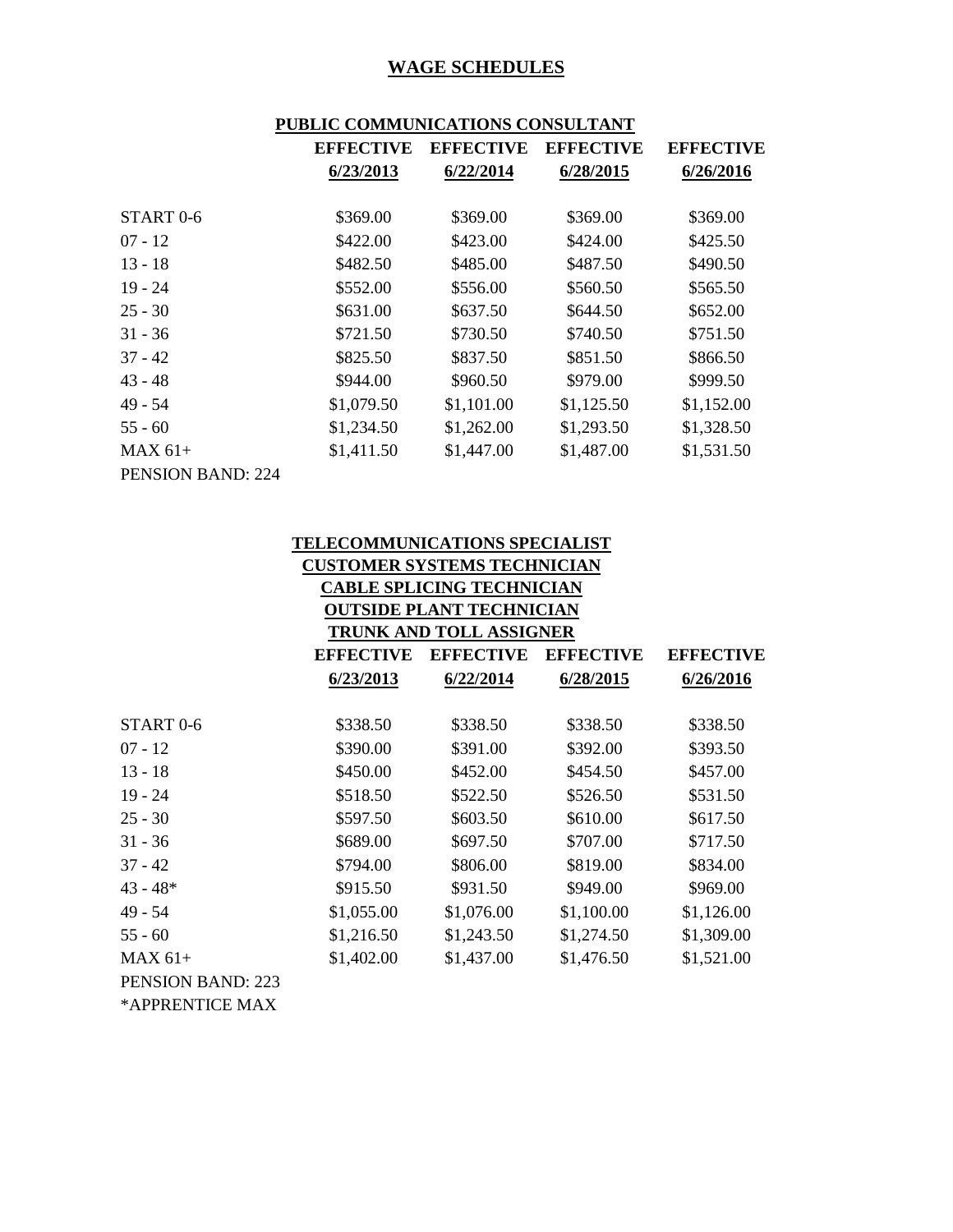# **CUSTOMER SYSTEMS TECHNICIAN-PAY PHONE POWER TECHNICIAN SENIOR PLANT ASSIGNER AUTOMOTIVE EQUIPMENT TECHNICIAN SENIOR DRAFTER**

# **COMPUTER SYSTEMS TECHNICIAN BUILDING EQUIPMENT MECHANIC**

|                          | <b>EFFECTIVE</b> | <b>EFFECTIVE</b> | <b>EFFECTIVE</b> | <b>EFFECTIVE</b> |
|--------------------------|------------------|------------------|------------------|------------------|
|                          | 6/23/2013        | 6/22/2014        | 6/28/2015        | 6/26/2016        |
|                          |                  |                  |                  |                  |
| START <sub>0-6</sub>     | \$338.50         | \$338.50         | \$338.50         | \$338.50         |
| $07 - 12$                | \$390.00         | \$391.00         | \$392.00         | \$393.50         |
| $13 - 18$                | \$450.00         | \$452.00         | \$454.50         | \$457.00         |
| $19 - 24$                | \$518.50         | \$522.50         | \$526.50         | \$531.50         |
| $25 - 30$                | \$597.50         | \$603.50         | \$610.00         | \$617.50         |
| $31 - 36$                | \$689.00         | \$697.50         | \$707.00         | \$717.50         |
| $37 - 42$                | \$794.00         | \$806.00         | \$819.00         | \$834.00         |
| $43 - 48$                | \$915.50         | \$931.50         | \$949.00         | \$969.00         |
| $49 - 54$                | \$1,055.00       | \$1,076.00       | \$1,100.00       | \$1,126.00       |
| $55 - 60$                | \$1,216.50       | \$1,243.50       | \$1,274.50       | \$1,309.00       |
| $MAX 61+$                | \$1,402.00       | \$1,437.00       | \$1,476.50       | \$1,521.00       |
| <b>PENSION BAND: 223</b> |                  |                  |                  |                  |

#### **TRUCK DISPATCHER**

|                          | <b>EFFECTIVE</b> | <b>EFFECTIVE</b> | <b>EFFECTIVE</b> | EFFECTIVE  |
|--------------------------|------------------|------------------|------------------|------------|
|                          | 6/23/2013        | 6/22/2014        | 6/28/2015        | 6/26/2016  |
| START <sub>0-6</sub>     | \$293.00         | \$293.00         | \$293.00         | \$293.00   |
| $07 - 12$                | \$342.50         | \$343.50         | \$344.50         | \$345.50   |
| $13 - 18$                | \$400.50         | \$402.50         | \$404.50         | \$407.00   |
| $19 - 24$                | \$468.00         | \$471.50         | \$475.50         | \$479.50   |
| $25 - 30$                | \$547.00         | \$552.50         | \$558.50         | \$565.00   |
| $31 - 36$                | \$639.50         | \$647.50         | \$656.00         | \$666.00   |
| $37 - 42$                | \$747.50         | \$758.50         | \$771.00         | \$785.00   |
| $43 - 48$                | \$873.50         | \$889.00         | \$906.00         | \$925.00   |
| $49 - 54$                | \$1,021.00       | \$1,041.50       | \$1,064.50       | \$1,090.00 |
| $55 - 60$                | \$1,193.50       | \$1,220.50       | \$1,250.50       | \$1,284.50 |
| $MAX 61+$                | \$1,395.00       | \$1,430.00       | \$1,469.50       | \$1,513.50 |
| <b>PENSION BAND: 223</b> |                  |                  |                  |            |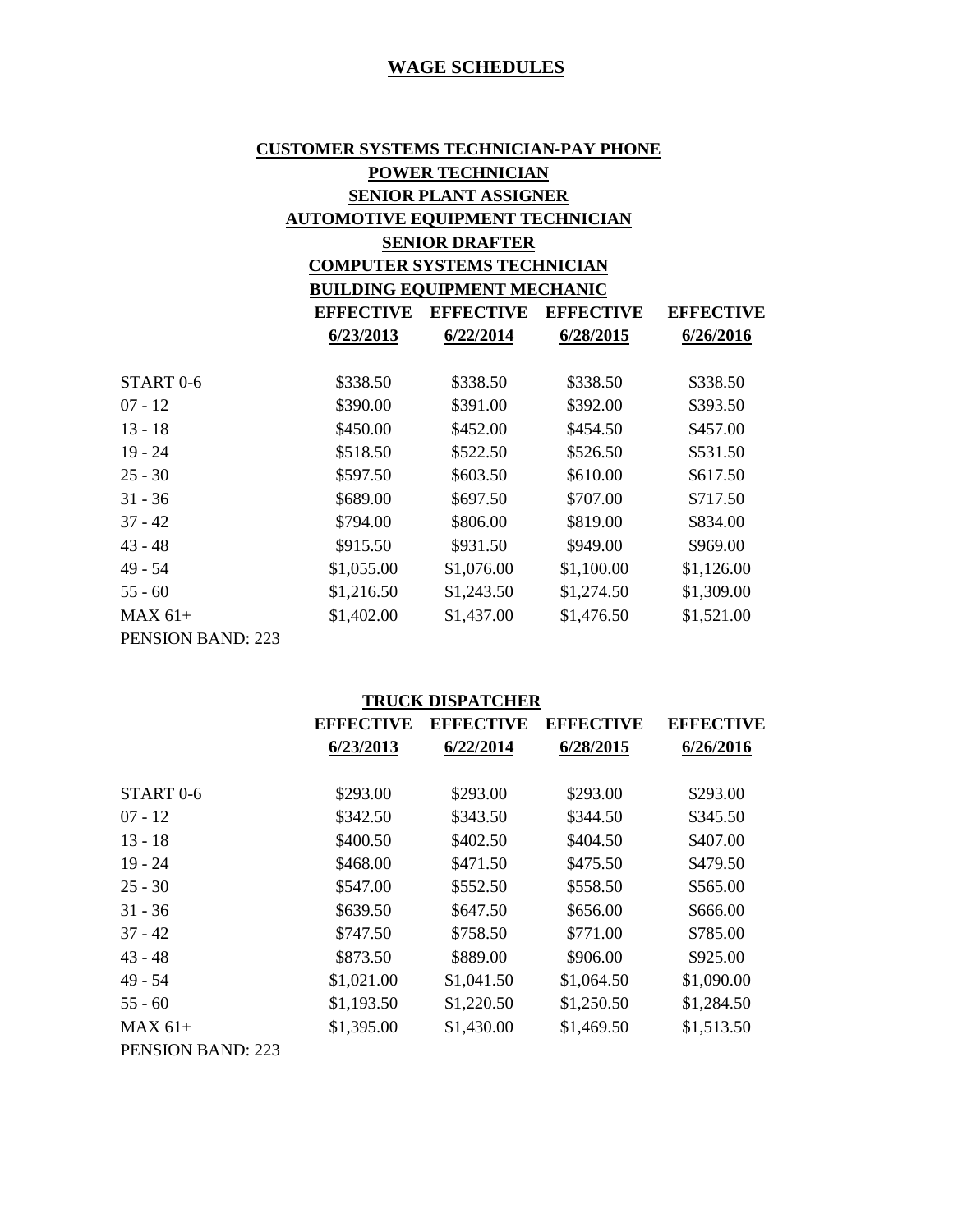|                          | HEAVY VEHICLE DRIVER |                  |                  |                  |  |
|--------------------------|----------------------|------------------|------------------|------------------|--|
|                          | <b>EFFECTIVE</b>     | <b>EFFECTIVE</b> | <b>EFFECTIVE</b> | <b>EFFECTIVE</b> |  |
|                          | 6/23/2013            | 6/22/2014        | 6/28/2015        | 6/26/2016        |  |
|                          |                      |                  |                  |                  |  |
| START <sub>0-6</sub>     | \$293.00             | \$293.00         | \$293.00         | \$293.00         |  |
| $07 - 12$                | \$341.50             | \$342.50         | \$343.50         | \$344.50         |  |
| $13 - 18$                | \$398.50             | \$400.50         | \$402.50         | \$405.00         |  |
| $19 - 24$                | \$464.50             | \$468.00         | \$472.00         | \$476.00         |  |
| $25 - 30$                | \$541.50             | \$547.00         | \$553.00         | \$559.50         |  |
| $31 - 36$                | \$631.50             | \$639.50         | \$648.00         | \$657.50         |  |
| $37 - 42$                | \$736.50             | \$747.50         | \$759.50         | \$773.00         |  |
| $43 - 48$                | \$858.50             | \$873.50         | \$890.50         | \$909.00         |  |
| $49 - 54$                | \$1,001.00           | \$1,021.00       | \$1,043.50       | \$1,068.50       |  |
| $55 - 60$                | \$1,167.00           | \$1,193.50       | \$1,223.00       | \$1,256.00       |  |
| $MAX 61+$                | \$1,361.00           | \$1,395.00       | \$1,433.50       | \$1,476.50       |  |
| <b>PENSION BAND: 222</b> |                      |                  |                  |                  |  |

| <b>PLANT ASSIGNER</b><br><b>SHUTTLE DRIVER</b> |                  |                  |                  |                  |
|------------------------------------------------|------------------|------------------|------------------|------------------|
|                                                | <b>EFFECTIVE</b> | <b>EFFECTIVE</b> | <b>EFFECTIVE</b> | <b>EFFECTIVE</b> |
|                                                | 6/23/2013        | 6/22/2014        | 6/28/2015        | 6/26/2016        |
| START <sub>0-6</sub>                           | \$338.50         | \$338.50         | \$338.50         | \$338.50         |
| $07 - 12$                                      | \$389.00         | \$390.00         | \$391.00         | \$392.00         |
| $13 - 18$                                      | \$447.00         | \$449.00         | \$451.50         | \$454.50         |
| $19 - 24$                                      | \$513.50         | \$517.50         | \$521.50         | \$526.50         |
| $25 - 30$                                      | \$590.00         | \$596.00         | \$602.50         | \$609.50         |
| $31 - 36$                                      | \$678.00         | \$686.50         | \$696.00         | \$706.00         |
| $37 - 42$                                      | \$779.00         | \$790.50         | \$803.50         | \$818.00         |
| $43 - 48$                                      | \$895.00         | \$911.00         | \$928.50         | \$948.00         |
| 49 - 54                                        | \$1,028.50       | \$1,049.00       | \$1,072.50       | \$1,098.00       |
| $55 - 60$                                      | \$1,182.00       | \$1,208.50       | \$1,238.50       | \$1,272.00       |
| $MAX 61+$                                      | \$1,358.00       | \$1,392.00       | \$1,430.50       | \$1,473.50       |
| <b>PENSION BAND: 222</b>                       |                  |                  |                  |                  |

# **IFAVY VEHICLE DR**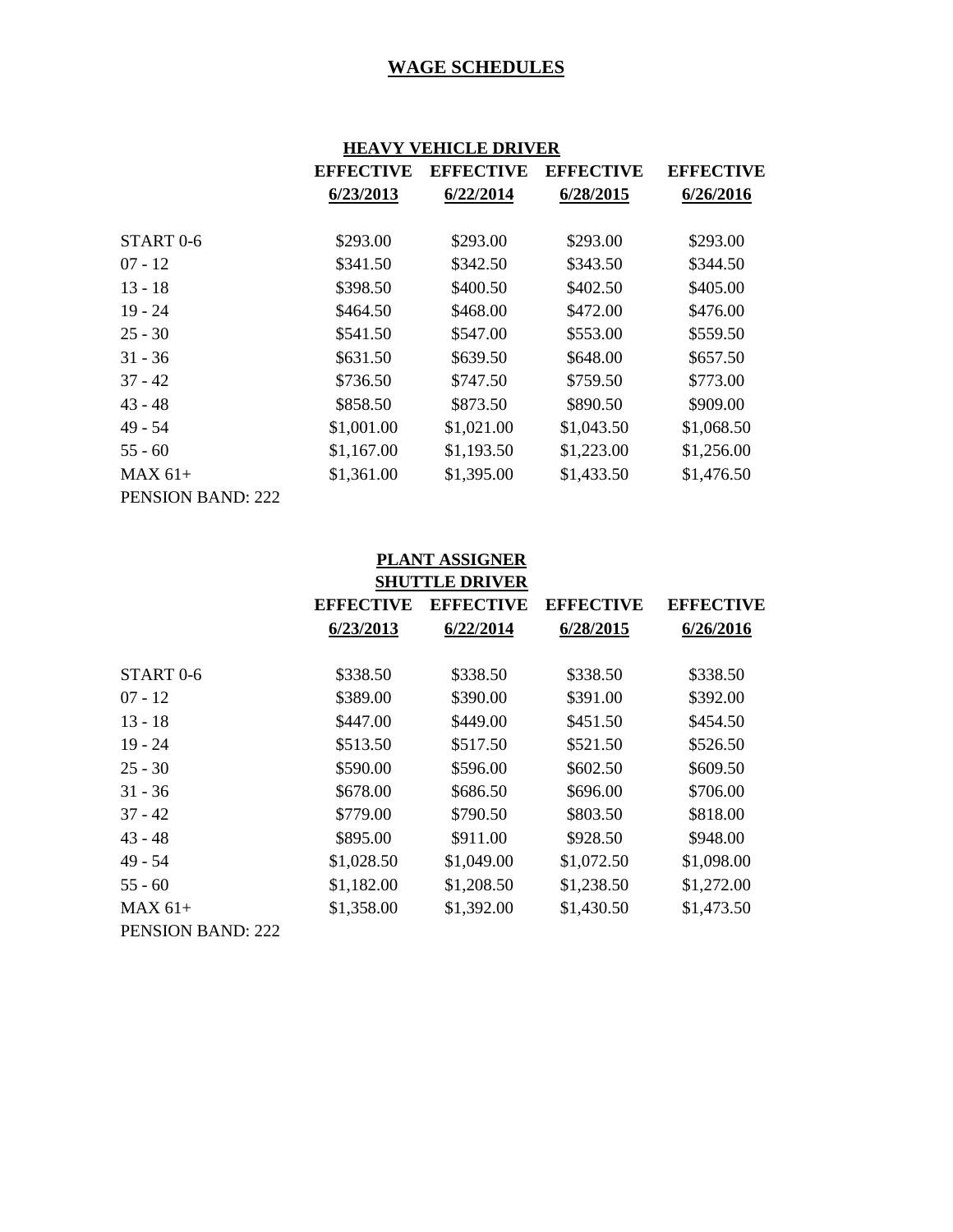# **SR. TECHNICIAN-NETWORK CONTROL CENTER**

|                          | <b>EFFECTIVE</b> | <b>EFFECTIVE</b> | <b>EFFECTIVE</b> | <b>EFFECTIVE</b> |
|--------------------------|------------------|------------------|------------------|------------------|
|                          | 6/23/2013        | 6/22/2014        | 6/28/2015        | 6/26/2016        |
|                          |                  |                  |                  |                  |
| START <sub>0-6</sub>     | \$304.50         | \$304.50         | \$304.50         | \$304.50         |
| $07 - 12$                | \$353.50         | \$354.50         | \$355.00         | \$356.50         |
| $13 - 18$                | \$410.00         | \$412.00         | \$414.50         | \$417.00         |
| $19 - 24$                | \$476.00         | \$479.50         | \$483.50         | \$488.00         |
| $25 - 30$                | \$552.50         | \$558.00         | \$564.00         | \$571.00         |
| $31 - 36$                | \$641.50         | \$649.50         | \$658.00         | \$668.00         |
| $37 - 42$                | \$744.50         | \$755.50         | \$768.00         | \$781.50         |
| $43 - 48$                | \$864.00         | \$879.00         | \$896.00         | \$914.50         |
| $49 - 54$                | \$1,002.50       | \$1,022.50       | \$1,045.00       | \$1,070.00       |
| $55 - 60$                | \$1,163.50       | \$1,190.00       | \$1,219.50       | \$1,252.00       |
| $MAX 61+$                | \$1,350.50       | \$1,384.50       | \$1,422.50       | \$1,465.00       |
| <b>PENSION BAND: 222</b> |                  |                  |                  |                  |

| <b>DRAFTER</b>           |                  |                  |                  |                  |
|--------------------------|------------------|------------------|------------------|------------------|
|                          | <b>EFFECTIVE</b> | <b>EFFECTIVE</b> | <b>EFFECTIVE</b> | <b>EFFECTIVE</b> |
|                          | 6/23/2013        | 6/22/2014        | 6/28/2015        | 6/26/2016        |
|                          |                  |                  |                  |                  |
| START <sub>0-6</sub>     | \$338.50         | \$338.50         | \$338.50         | \$338.50         |
| $07 - 12$                | \$386.50         | \$387.50         | \$388.50         | \$389.50         |
| $13 - 18$                | \$441.50         | \$443.50         | \$446.00         | \$448.50         |
| $19 - 24$                | \$504.00         | \$508.00         | \$512.00         | \$516.50         |
| $25 - 30$                | \$576.00         | \$581.50         | \$588.00         | \$595.00         |
| $31 - 36$                | \$657.50         | \$666.00         | \$675.00         | \$685.00         |
| $37 - 42$                | \$751.00         | \$762.00         | \$774.50         | \$788.50         |
| $43 - 48$                | \$857.50         | \$872.50         | \$889.50         | \$908.00         |
| 49 - 54                  | \$979.50         | \$999.00         | \$1,021.00       | \$1,045.50       |
| $55 - 60$                | \$1,118.50       | \$1,144.00       | \$1,172.00       | \$1,204.00       |
| $MAX 61+$                | \$1,277.50       | \$1,309.50       | \$1,345.50       | \$1,386.00       |
| <b>PENSION BAND: 220</b> |                  |                  |                  |                  |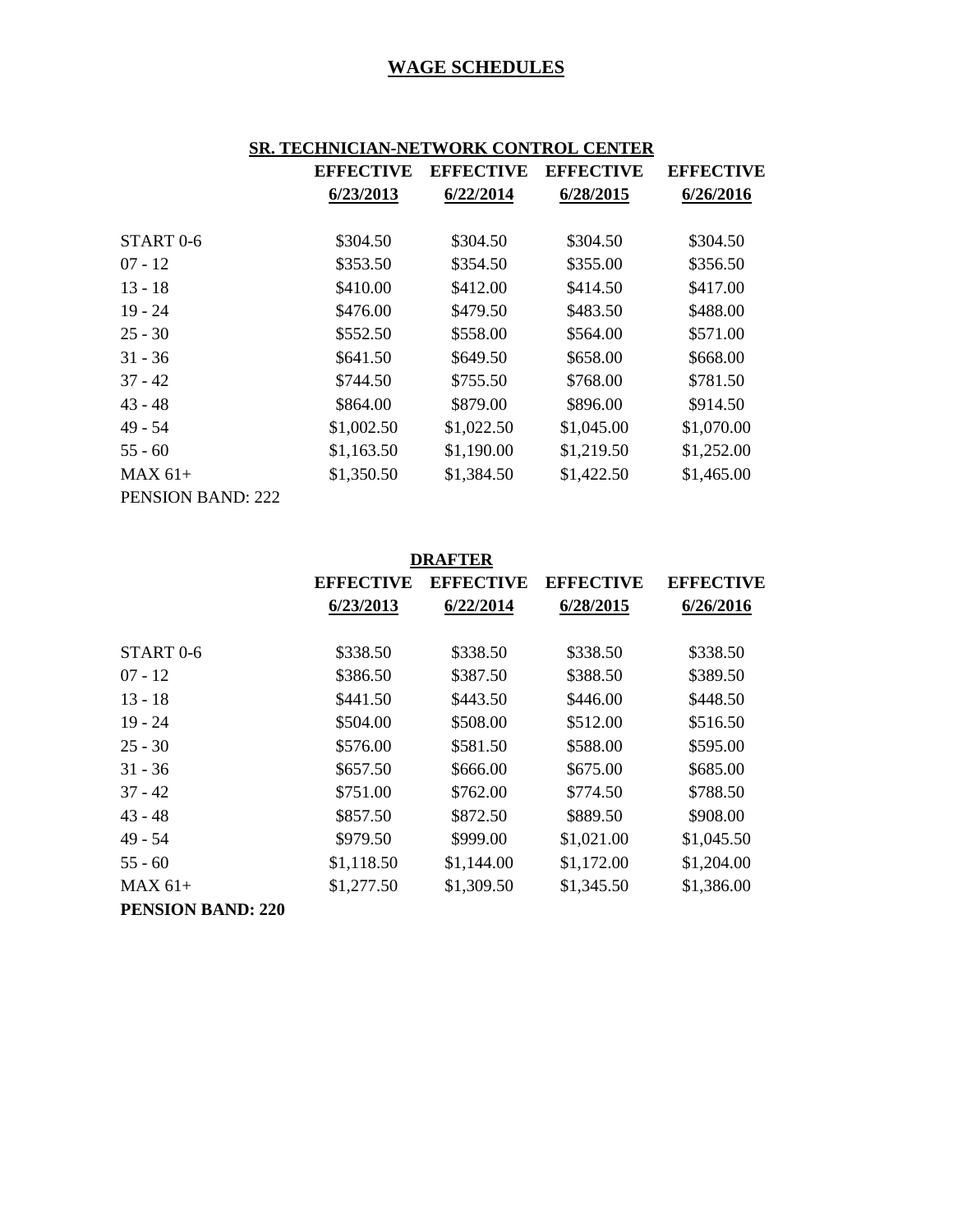|                   | <b>CUSTOMER ADVOCATE</b> |                  |                  |                  |
|-------------------|--------------------------|------------------|------------------|------------------|
|                   | <b>EFFECTIVE</b>         | <b>EFFECTIVE</b> | <b>EFFECTIVE</b> | <b>EFFECTIVE</b> |
|                   | 6/23/2013                | 6/22/2014        | 6/28/2015        | 6/26/2016        |
| START 0-6         | \$338.50                 | \$338.50         | \$338.50         | \$338.50         |
| 07 - 12           | \$386.00                 | \$387.00         | \$388.00         | \$389.00         |
| $13 - 18$         | \$440.00                 | \$442.00         | \$444.50         | \$447.00         |
| $19 - 24$         | \$501.50                 | \$505.00         | \$509.00         | \$514.00         |
| 25 - 30           | \$571.50                 | \$577.00         | \$583.50         | \$590.50         |
| $31 - 36$         | \$651.50                 | \$659.50         | \$668.50         | \$678.50         |
| $37 - 42$         | \$742.50                 | \$753.50         | \$766.00         | \$779.50         |
| 43 - 48           | \$846.50                 | \$861.00         | \$878.00         | \$896.00         |
| 49 - 54           | \$964.50                 | \$984.00         | \$1,006.00       | \$1,030.00       |
| 55 - 60           | \$1,099.50               | \$1,124.50       | \$1,152.50       | \$1,183.50       |
| MAX 61+           | \$1,253.50               | \$1,285.00       | \$1,320.50       | \$1,360.00       |
| PENSION BAND: 219 |                          |                  |                  |                  |

#### **MAINTENANCE ADMINISTRATOR**

|                          | <b>EFFECTIVE</b> | <b>EFFECTIVE</b> | <b>EFFECTIVE</b> | <b>EFFECTIVE</b> |
|--------------------------|------------------|------------------|------------------|------------------|
|                          | 6/23/2013        | 6/22/2014        | 6/28/2015        | 6/26/2016        |
|                          |                  |                  |                  |                  |
| START <sub>0-6</sub>     | \$338.50         | \$338.50         | \$338.50         | \$338.50         |
| $07 - 12$                | \$384.50         | \$385.50         | \$386.50         | \$388.00         |
| $13 - 18$                | \$437.00         | \$439.50         | \$441.50         | \$444.50         |
| $19 - 24$                | \$497.00         | \$500.50         | \$504.50         | \$509.00         |
| $25 - 30$                | \$564.50         | \$570.00         | \$576.50         | \$583.50         |
| $31 - 36$                | \$641.50         | \$649.50         | \$658.50         | \$668.50         |
| $37 - 42$                | \$729.00         | \$740.00         | \$752.00         | \$765.50         |
| $43 - 48$                | \$828.50         | \$843.00         | \$859.50         | \$877.50         |
| $49 - 54$                | \$941.50         | \$960.50         | \$981.50         | \$1,005.00       |
| $55 - 60$                | \$1,070.00       | \$1,094.00       | \$1,121.50       | \$1,151.50       |
| $MAX 61+$                | \$1,216.00       | \$1,246.50       | \$1,281.00       | \$1,319.50       |
| <b>PENSION BAND: 218</b> |                  |                  |                  |                  |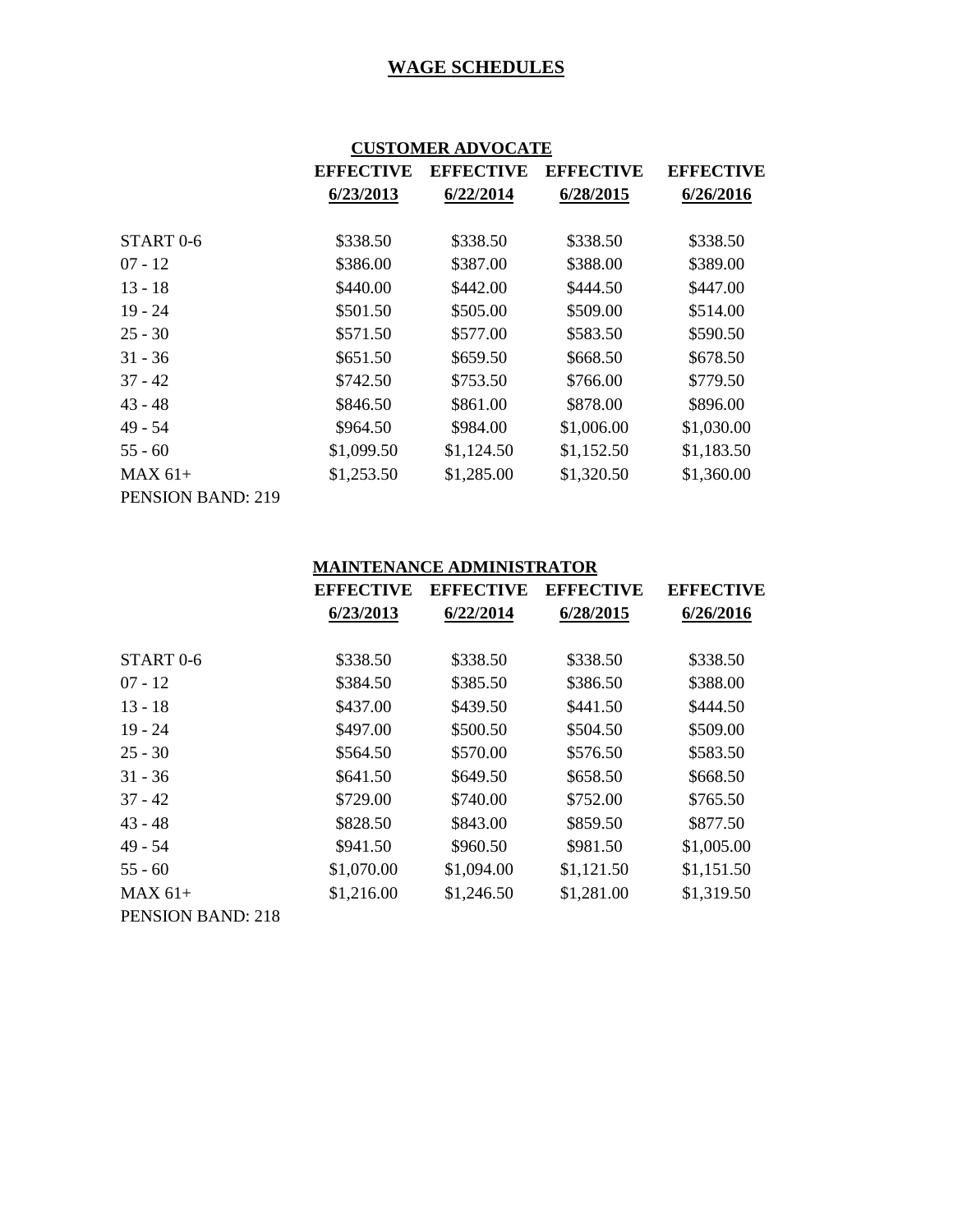|                          | <b>DELIVERY DRIVER</b> |                  |                  |                  |
|--------------------------|------------------------|------------------|------------------|------------------|
|                          | <b>EFFECTIVE</b>       | <b>EFFECTIVE</b> | <b>EFFECTIVE</b> | <b>EFFECTIVE</b> |
|                          | 6/23/2013              | 6/22/2014        | 6/28/2015        | 6/26/2016        |
| START <sub>0-6</sub>     | \$293.00               | \$293.00         | \$293.00         | \$293.00         |
| $07 - 12$                | \$337.50               | \$338.50         | \$339.50         | \$340.50         |
| $13 - 18$                | \$389.50               | \$391.50         | \$393.50         | \$395.50         |
| $19 - 24$                | \$449.00               | \$452.00         | \$456.00         | \$460.00         |
| $25 - 30$                | \$517.50               | \$522.50         | \$528.00         | \$534.50         |
| $31 - 36$                | \$596.50               | \$603.50         | \$612.00         | \$621.00         |
| $37 - 42$                | \$687.50               | \$697.50         | \$709.00         | \$722.00         |
| $43 - 48$                | \$792.50               | \$806.00         | \$821.50         | \$839.00         |
| 49 - 54                  | \$913.50               | \$931.50         | \$952.00         | \$975.00         |
| $55 - 60$                | \$1,052.50             | \$1,076.50       | \$1,103.00       | \$1,133.00       |
| $MAX 61+$                | \$1,213.50             | \$1,244.00       | \$1,278.00       | \$1,316.50       |
| <b>PENSION BAND: 218</b> |                        |                  |                  |                  |

# **MARKETING SUPPORT SPECIALIST**

|                          | <b>EFFECTIVE</b> | <b>EFFECTIVE</b> | <b>EFFECTIVE</b> | <b>EFFECTIVE</b> |
|--------------------------|------------------|------------------|------------------|------------------|
|                          | 6/23/2013        | 6/22/2014        | 6/28/2015        | 6/26/2016        |
| START <sub>0-6</sub>     | \$338.50         | \$338.50         | \$338.50         | \$338.50         |
|                          |                  |                  |                  |                  |
| $07 - 12$                | \$386.00         | \$387.00         | \$388.00         | \$389.00         |
| $13 - 18$                | \$439.50         | \$442.00         | \$444.50         | \$447.00         |
| $19 - 24$                | \$501.00         | \$505.00         | \$509.00         | \$513.50         |
| $25 - 30$                | \$571.50         | \$577.00         | \$583.50         | \$590.00         |
| $31 - 36$                | \$651.00         | \$659.50         | \$668.50         | \$678.00         |
| $37 - 42$                | \$742.00         | \$753.50         | \$765.50         | \$779.50         |
| $43 - 48$                | \$846.00         | \$860.50         | \$877.50         | \$895.50         |
| $49 - 54$                | \$964.00         | \$983.50         | \$1,005.00       | \$1,029.00       |
| $55 - 60$                | \$1,099.00       | \$1,123.50       | \$1,151.50       | \$1,182.50       |
| $MAX 61+$                | \$1,252.50       | \$1,284.00       | \$1,319.50       | \$1,359.00       |
| <b>PENSION BAND: 219</b> |                  |                  |                  |                  |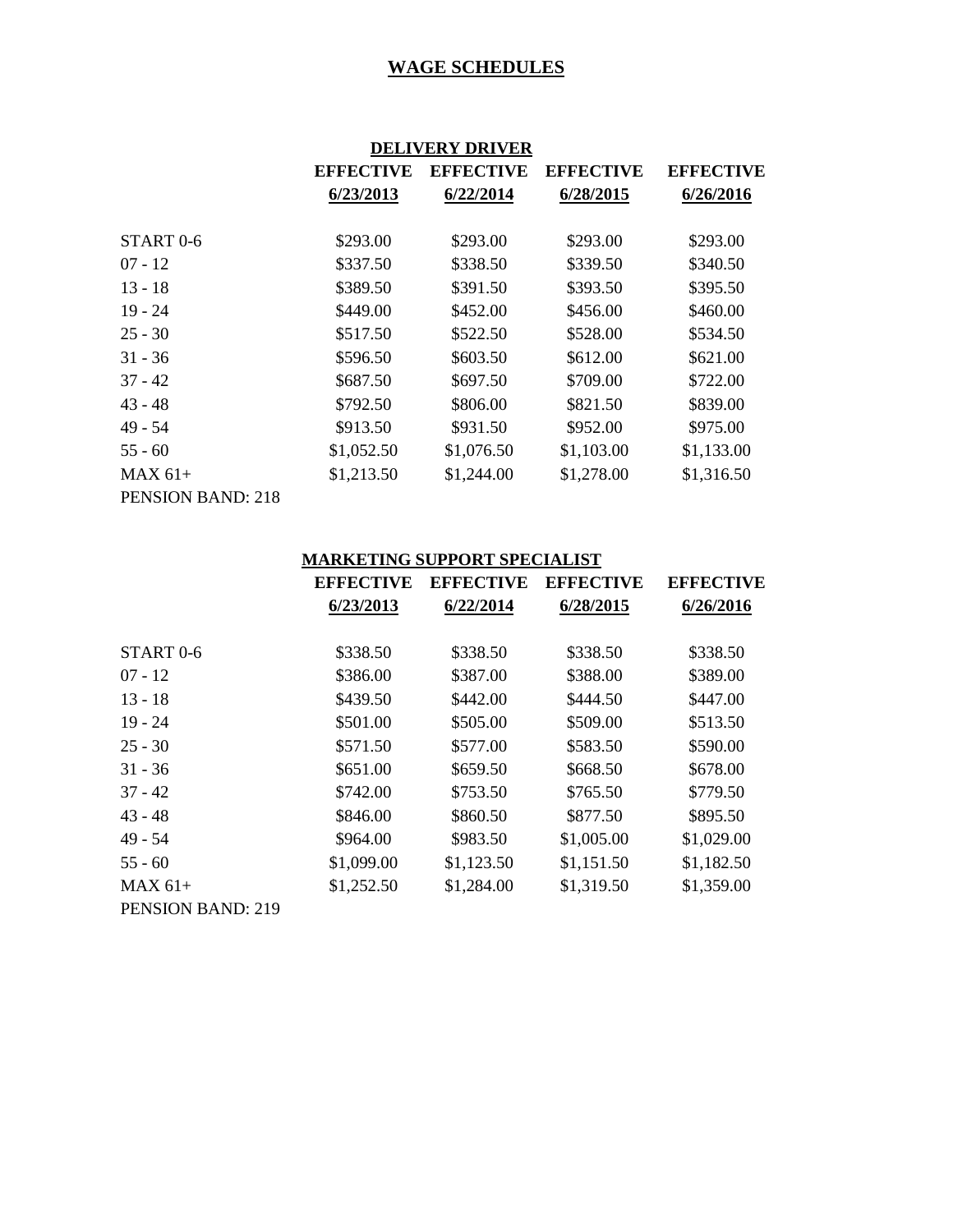| <b>COIN OFFICE CLERK</b> |                  |                  |                  |            |  |
|--------------------------|------------------|------------------|------------------|------------|--|
| <b>COLLECTOR</b>         |                  |                  |                  |            |  |
|                          | <b>EFFECTIVE</b> | <b>EFFECTIVE</b> | <b>EFFECTIVE</b> |            |  |
|                          | 6/23/2013        | 6/22/2014        | 6/28/2015        | 6/26/2016  |  |
|                          |                  |                  |                  |            |  |
| START <sub>0-6</sub>     | \$353.00         | \$353.00         | \$353.00         | \$353.00   |  |
| $07 - 12$                | \$398.50         | \$399.50         | \$400.50         | \$402.00   |  |
| $13 - 18$                | \$450.00         | \$452.50         | \$455.00         | \$457.50   |  |
| $19 - 24$                | \$508.50         | \$512.00         | \$516.50         | \$521.00   |  |
| $25 - 30$                | \$574.00         | \$579.50         | \$586.00         | \$593.00   |  |
| $31 - 36$                | \$648.00         | \$656.00         | \$665.00         | \$675.00   |  |
| $37 - 42$                | \$732.00         | \$743.00         | \$755.00         | \$768.50   |  |
| $43 - 48$                | \$826.50         | \$841.00         | \$857.00         | \$875.00   |  |
| 49 - 54                  | \$933.00         | \$952.00         | \$973.00         | \$996.00   |  |
| $55 - 60$                | \$1,054.00       | \$1,077.50       | \$1,104.50       | \$1,134.00 |  |
| $MAX 61+$                | \$1,190.00       | \$1,220.00       | \$1,253.50       | \$1,291.00 |  |
| PENSION BAND: 217        |                  |                  |                  |            |  |

| <b>OFFICE ASSISTANT</b>  |                  |                  |                  |            |
|--------------------------|------------------|------------------|------------------|------------|
|                          | <b>EFFECTIVE</b> | <b>EFFECTIVE</b> | <b>EFFECTIVE</b> |            |
|                          | 6/23/2013        | 6/22/2014        | 6/28/2015        | 6/26/2016  |
| START <sub>0-6</sub>     | \$353.00         | \$353.00         | \$353.00         | \$353.00   |
| $07 - 12$                | \$398.50         | \$399.50         | \$400.50         | \$401.50   |
| $13 - 18$                | \$449.50         | \$452.00         | \$454.50         | \$457.00   |
| $19 - 24$                | \$507.50         | \$511.50         | \$515.50         | \$520.00   |
| $25 - 30$                | \$573.00         | \$578.50         | \$585.00         | \$592.00   |
| $31 - 36$                | \$646.50         | \$654.50         | \$663.50         | \$673.50   |
| $37 - 42$                | \$730.00         | \$740.50         | \$753.00         | \$766.50   |
| $43 - 48$                | \$824.00         | \$838.00         | \$854.00         | \$872.00   |
| $49 - 54$                | \$930.00         | \$948.50         | \$969.00         | \$992.50   |
| $55 - 60$                | \$1,049.50       | \$1,073.00       | \$1,099.50       | \$1,129.50 |
| $MAX 61+$                | \$1,184.50       | \$1,214.00       | \$1,247.50       | \$1,285.00 |
| <b>PENSION BAND: 217</b> |                  |                  |                  |            |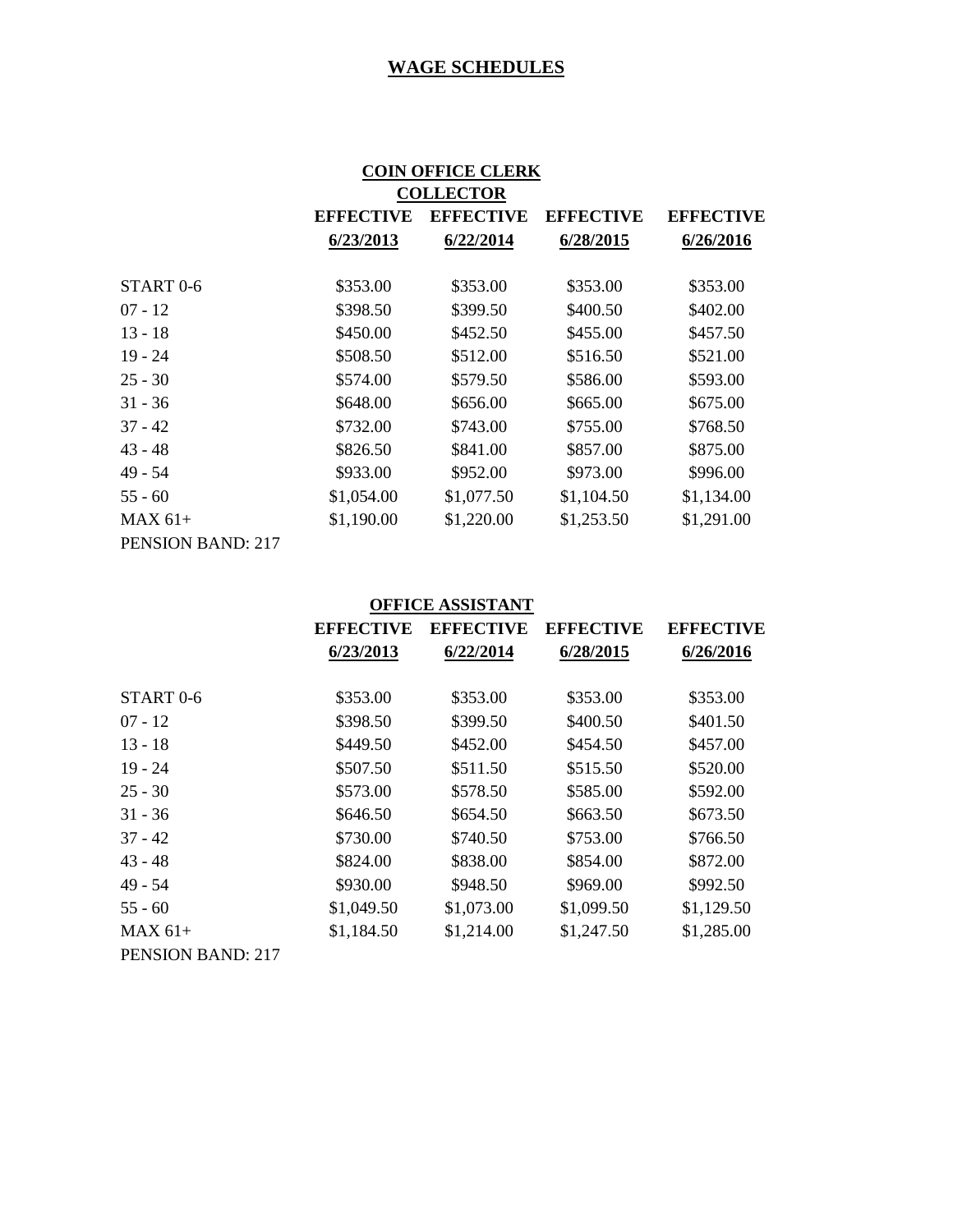| <b>SERVICE REPRESENTATIVE</b><br><b>SALES REPRESENTATIVE</b> |                  |                  |            |            |
|--------------------------------------------------------------|------------------|------------------|------------|------------|
|                                                              | <b>EFFECTIVE</b> | <b>EFFECTIVE</b> |            |            |
|                                                              | 6/23/2013        | 6/22/2014        | 6/28/2015  | 6/26/2016  |
| START 0-6                                                    | \$336.50         | \$336.50         | \$336.50   | \$336.50   |
| $07 - 12$                                                    | \$382.50         | \$383.50         | \$384.50   | \$385.50   |
| $13 - 18$                                                    | \$434.50         | \$437.00         | \$439.50   | \$442.00   |
| $19 - 24$                                                    | \$494.00         | \$498.00         | \$502.00   | \$506.50   |
| $25 - 30$                                                    | \$561.50         | \$567.00         | \$573.50   | \$580.50   |
| $31 - 36$                                                    | \$638.50         | \$646.50         | \$655.00   | \$665.00   |
| $37 - 42$                                                    | \$725.50         | \$736.50         | \$748.50   | \$762.00   |
| $43 - 48$                                                    | \$824.50         | \$839.00         | \$855.00   | \$873.00   |
| 49 - 54                                                      | \$937.50         | \$956.00         | \$977.00   | \$1,000.50 |
| $55 - 60$                                                    | \$1,065.50       | \$1,089.50       | \$1,116.50 | \$1,146.50 |
| $MAX 61+$<br><b>PENSION BAND: 218</b>                        | \$1,211.00       | \$1,241.50       | \$1,275.50 | \$1,314.00 |

#### **CUSTOMER ACCOUNT SPECIALIST**

|                          | <b>EFFECTIVE</b><br>6/23/2013 | <b>EFFECTIVE</b> | <b>EFFECTIVE</b> | <b>EFFECTIVE</b><br>6/26/2016 |
|--------------------------|-------------------------------|------------------|------------------|-------------------------------|
|                          |                               | 6/22/2014        | 6/28/2015        |                               |
| START <sub>0-6</sub>     | \$335.00                      | \$335.00         | \$335.00         | \$335.00                      |
| $07 - 12$                | \$380.50                      | \$381.50         | \$382.50         | \$383.50                      |
| $13 - 18$                | \$432.00                      | \$434.00         | \$436.50         | \$439.00                      |
| $19 - 24$                | \$490.50                      | \$494.00         | \$498.00         | \$502.50                      |
| $25 - 30$                | \$557.00                      | \$562.50         | \$568.50         | \$575.50                      |
| $31 - 36$                | \$632.50                      | \$640.50         | \$649.00         | \$659.00                      |
| $37 - 42$                | \$718.50                      | \$729.00         | \$741.00         | \$754.00                      |
| $43 - 48$                | \$815.50                      | \$830.00         | \$846.00         | \$863.50                      |
| 49 - 54                  | \$926.50                      | \$945.00         | \$965.50         | \$988.50                      |
| $55 - 60$                | \$1,052.00                    | \$1,075.50       | \$1,102.00       | \$1,131.50                    |
| $MAX 61+$                | \$1,194.50                    | \$1,224.50       | \$1,258.00       | \$1,295.50                    |
| <b>PENSION BAND: 217</b> |                               |                  |                  |                               |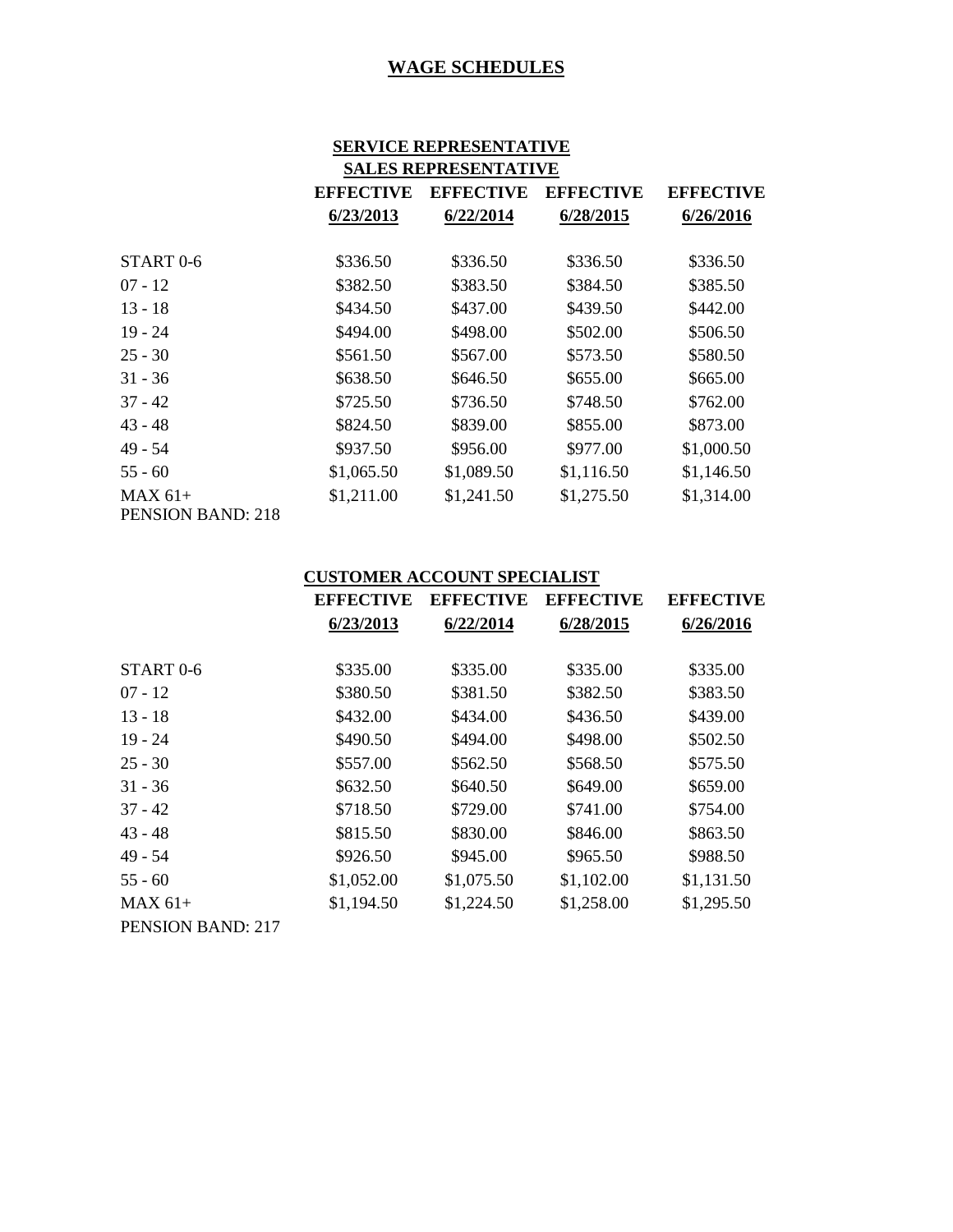| TECHNICIAN - CLIENT HELP<br><b>CENTER</b> |                  |                  |                  |                  |
|-------------------------------------------|------------------|------------------|------------------|------------------|
|                                           | <b>EFFECTIVE</b> | <b>EFFECTIVE</b> | <b>EFFECTIVE</b> | <b>EFFECTIVE</b> |
|                                           | 6/23/2013        | 6/22/2014        | 6/28/2015        | 6/26/2016        |
| START <sub>0-6</sub>                      | \$389.50         | \$389.50         | \$389.50         | \$389.50         |
| $07 - 12$                                 | \$433.00         | \$434.50         | \$435.50         | \$437.00         |
| $13 - 18$                                 | \$482.00         | \$484.50         | \$487.00         | \$490.00         |
| $19 - 24$                                 | \$536.00         | \$540.00         | \$544.50         | \$549.00         |
| $25 - 30$                                 | \$596.00         | \$602.00         | \$608.50         | \$616.00         |
| $31 - 36$                                 | \$663.00         | \$671.50         | \$680.50         | \$690.50         |
| $37 - 42$                                 | \$737.50         | \$748.50         | \$761.00         | \$774.50         |
| $43 - 48$                                 | \$820.50         | \$834.50         | \$850.50         | \$868.50         |
| 49 - 54                                   | \$912.50         | \$930.50         | \$951.00         | \$974.00         |
| $55 - 60$                                 | \$1,015.00       | \$1,037.50       | \$1,063.50       | \$1,092.00       |
| $MAX 61+$                                 | \$1,129.00       | \$1,157.00       | \$1,189.00       | \$1,224.50       |
| PENSION BAND: 216                         |                  |                  |                  |                  |

| <b>LIGHT DELIVERY DRIVER</b>          |                  |                  |                  |                  |  |
|---------------------------------------|------------------|------------------|------------------|------------------|--|
| <b>INVESTMENT RECOVERY SPECIALIST</b> |                  |                  |                  |                  |  |
|                                       |                  | SUPPLY ATTENDANT |                  |                  |  |
| <b>SCHEDULER</b>                      |                  |                  |                  |                  |  |
|                                       | <b>EFFECTIVE</b> | <b>EFFECTIVE</b> | <b>EFFECTIVE</b> | <b>EFFECTIVE</b> |  |
|                                       | 6/23/2013        | 6/22/2014        | 6/28/2015        | 6/26/2016        |  |
|                                       |                  |                  |                  |                  |  |
| START <sub>0-6</sub>                  | \$284.00         | \$284.00         | \$284.00         | \$284.00         |  |
| $07 - 12$                             | \$326.00         | \$327.00         | \$327.50         | \$328.50         |  |
| $13 - 18$                             | \$374.50         | \$376.00         | \$378.00         | \$380.50         |  |
| $19 - 24$                             | \$429.50         | \$433.00         | \$436.50         | \$440.50         |  |
| $25 - 30$                             | \$493.50         | \$498.00         | \$503.50         | \$509.50         |  |
| $31 - 36$                             | \$566.00         | \$573.00         | \$581.00         | \$589.50         |  |
| $37 - 42$                             | \$650.00         | \$659.50         | \$670.50         | \$682.50         |  |
| $43 - 48$                             | \$746.00         | \$759.00         | \$774.00         | \$790.00         |  |
| $49 - 54$                             | \$856.50         | \$873.50         | \$893.00         | \$914.00         |  |
| $55 - 60$                             | \$983.50         | \$1,005.50       | \$1,030.50       | \$1,058.00       |  |
| $MAX 61+$                             | \$1,129.00       | \$1,157.00       | \$1,189.00       | \$1,224.50       |  |
| <b>PENSION BAND: 216</b>              |                  |                  |                  |                  |  |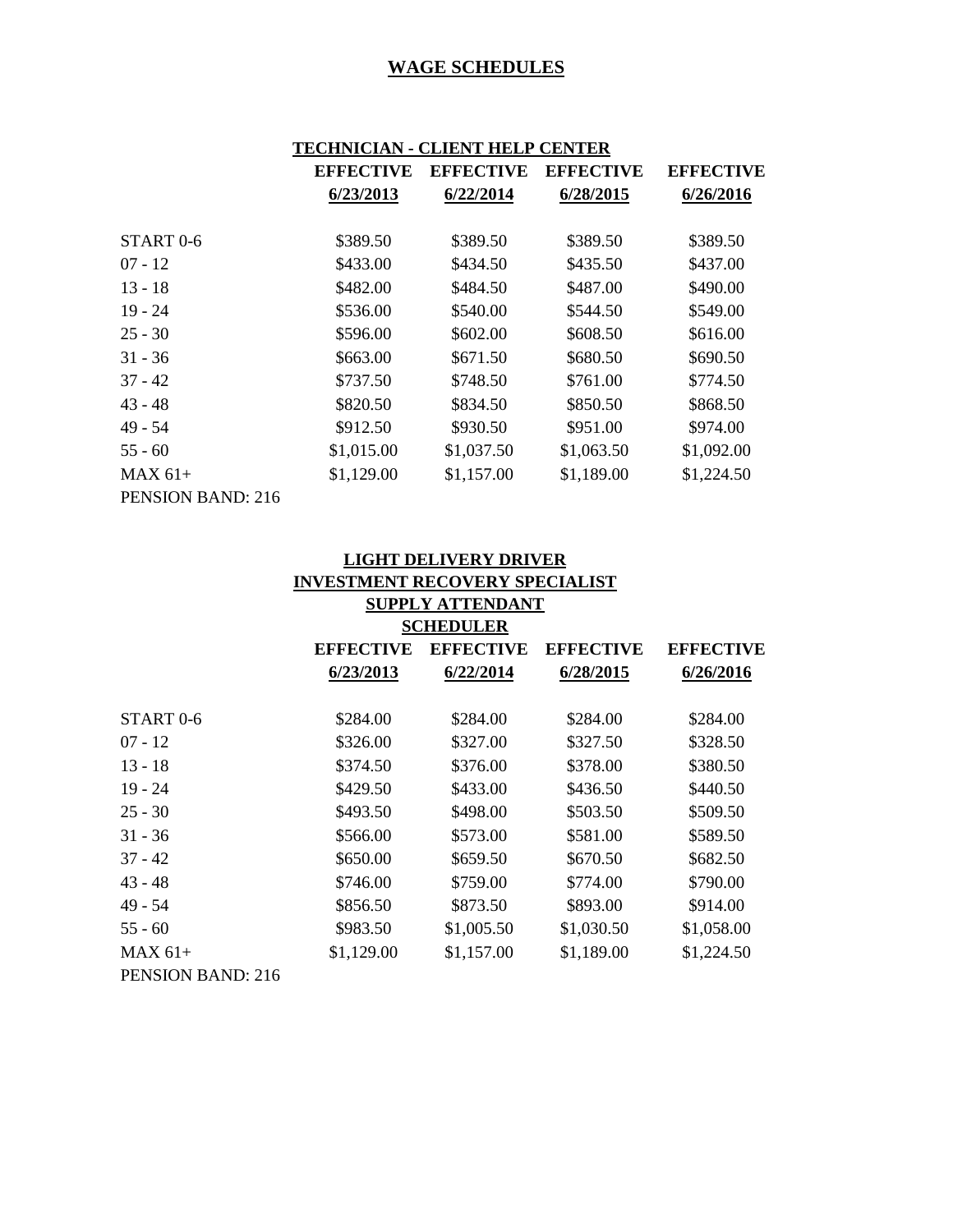|                          | <b>FRAME TECHNICIAN</b> |                  |                  |                  |  |
|--------------------------|-------------------------|------------------|------------------|------------------|--|
|                          | <b>EFFECTIVE</b>        | <b>EFFECTIVE</b> | <b>EFFECTIVE</b> | <b>EFFECTIVE</b> |  |
|                          | 6/23/2013               | 6/22/2014        | 6/28/2015        | 6/26/2016        |  |
| START <sub>0-6</sub>     | \$328.00                | \$328.00         | \$328.00         | \$328.00         |  |
| $07 - 12$                | \$369.50                | \$370.50         | \$371.50         | \$372.50         |  |
| $13 - 18$                | \$416.00                | \$418.00         | \$420.50         | \$423.00         |  |
| $19 - 24$                | \$468.50                | \$472.00         | \$476.00         | \$480.00         |  |
| $25 - 30$                | \$527.50                | \$533.00         | \$538.50         | \$545.00         |  |
| $31 - 36$                | \$594.00                | \$601.50         | \$610.00         | \$619.00         |  |
| $37 - 42$                | \$669.00                | \$679.00         | \$690.50         | \$703.00         |  |
| $43 - 48$                | \$753.50                | \$767.00         | \$781.50         | \$798.00         |  |
| 49 - 54                  | \$849.00                | \$866.00         | \$885.00         | \$906.00         |  |
| $55 - 60$                | \$956.00                | \$977.50         | \$1,001.50       | \$1,028.50       |  |
| $MAX 61+$                | \$1,076.50              | \$1,103.50       | \$1,134.00       | \$1,168.00       |  |
| <b>PENSION BAND: 215</b> |                         |                  |                  |                  |  |

# **PROVISIONING SPECIALIST**

|                          | <b>EFFECTIVE</b> | <b>EFFECTIVE</b> | <b>EFFECTIVE</b> | <b>EFFECTIVE</b> |
|--------------------------|------------------|------------------|------------------|------------------|
|                          | 6/23/2013        | 6/22/2014        | 6/28/2015        | 6/26/2016        |
| START <sub>0-6</sub>     | \$328.00         | \$328.00         | \$328.00         | \$328.00         |
|                          |                  |                  |                  |                  |
| $07 - 12$                | \$371.00         | \$371.50         | \$372.50         | \$374.00         |
| $13 - 18$                | \$419.00         | \$421.00         | \$423.50         | \$426.00         |
| $19 - 24$                | \$474.00         | \$477.50         | \$481.00         | \$485.50         |
| $25 - 30$                | \$535.50         | \$541.00         | \$547.00         | \$553.50         |
| $31 - 36$                | \$605.50         | \$613.00         | \$621.50         | \$630.50         |
| $37 - 42$                | \$684.50         | \$694.50         | \$706.00         | \$718.50         |
| $43 - 48$                | \$773.50         | \$787.00         | \$802.00         | \$819.00         |
| $49 - 54$                | \$874.50         | \$892.00         | \$911.50         | \$933.50         |
| $55 - 60$                | \$988.50         | \$1,011.00       | \$1,036.00       | \$1,064.00       |
| $MAX 61+$                | \$1,117.50       | \$1,145.50       | \$1,177.00       | \$1,212.50       |
| <b>PENSION BAND: 215</b> |                  |                  |                  |                  |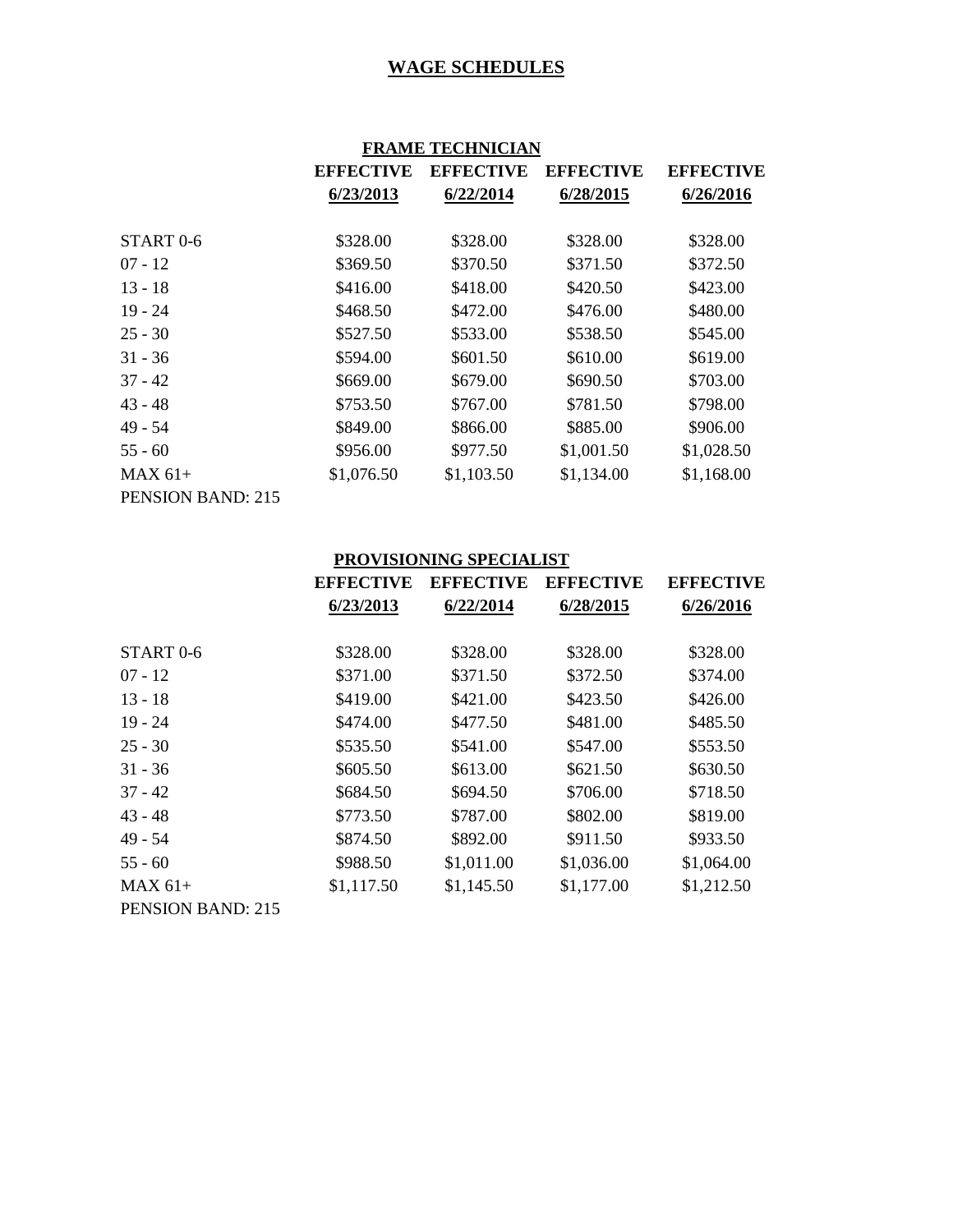|                      | PLANT ENGINEERING CLERK |                  |                  |                  |
|----------------------|-------------------------|------------------|------------------|------------------|
|                      | <b>EFFECTIVE</b>        | <b>EFFECTIVE</b> | <b>EFFECTIVE</b> | <b>EFFECTIVE</b> |
|                      | 6/23/2013               | 6/22/2014        | 6/28/2015        | 6/26/2016        |
| START <sub>0-6</sub> | \$310.00                | \$310.00         | \$310.00         | \$310.00         |
| $07 - 12$            | \$352.00                | \$352.50         | \$353.50         | \$354.50         |
| $13 - 18$            | \$399.00                | \$401.00         | \$403.50         | \$405.50         |
| $19 - 24$            | \$453.00                | \$456.50         | \$460.00         | \$464.00         |
| $25 - 30$            | \$514.00                | \$519.00         | \$524.50         | \$531.00         |
| $31 - 36$            | \$583.00                | \$590.50         | \$598.50         | \$607.50         |
| $37 - 42$            | \$661.50                | \$671.50         | \$682.50         | \$695.00         |
| $43 - 48$            | \$751.00                | \$764.00         | \$778.50         | \$795.00         |
| $49 - 54$            | \$852.00                | \$869.00         | \$888.00         | \$909.50         |
| $55 - 60$            | \$967.00                | \$988.50         | \$1,013.00       | \$1,040.00       |
| $MAX 61+$            | \$1,097.00              | \$1,124.50       | \$1,155.50       | \$1,190.00       |
| PENSION BAND: 215    |                         |                  |                  |                  |

#### **ADVANCED COMPUTER ATTENDANT**

|                          | <b>TECHNICAL SPECIALIST</b> |                  |                  |                  |
|--------------------------|-----------------------------|------------------|------------------|------------------|
|                          | <b>EFFECTIVE</b>            | <b>EFFECTIVE</b> | <b>EFFECTIVE</b> | <b>EFFECTIVE</b> |
|                          | 6/23/2013                   | 6/22/2014        | 6/28/2015        | 6/26/2016        |
| START <sub>0</sub> -6    | \$347.50                    | \$347.50         | \$347.50         | \$347.50         |
| $07 - 12$                | \$389.00                    | \$390.00         | \$391.00         | \$392.00         |
| $13 - 18$                | \$435.50                    | \$437.50         | \$440.00         | \$442.50         |
| $19 - 24$                | \$487.50                    | \$491.50         | \$495.50         | \$499.50         |
| $25 - 30$                | \$546.00                    | \$551.50         | \$557.50         | \$564.00         |
| $31 - 36$                | \$611.00                    | \$619.00         | \$627.50         | \$636.50         |
| $37 - 42$                | \$684.50                    | \$694.50         | \$706.00         | \$718.50         |
| $43 - 48$                | \$766.00                    | \$779.50         | \$794.50         | \$811.00         |
| 49 - 54                  | \$857.50                    | \$875.00         | \$894.00         | \$915.50         |
| $55 - 60$                | \$960.00                    | \$982.00         | \$1,006.50       | \$1,033.50       |
| $MAX 61+$                | \$1,075.00                  | \$1,102.00       | \$1,132.50       | \$1,166.50       |
| <b>PENSION BAND: 214</b> |                             |                  |                  |                  |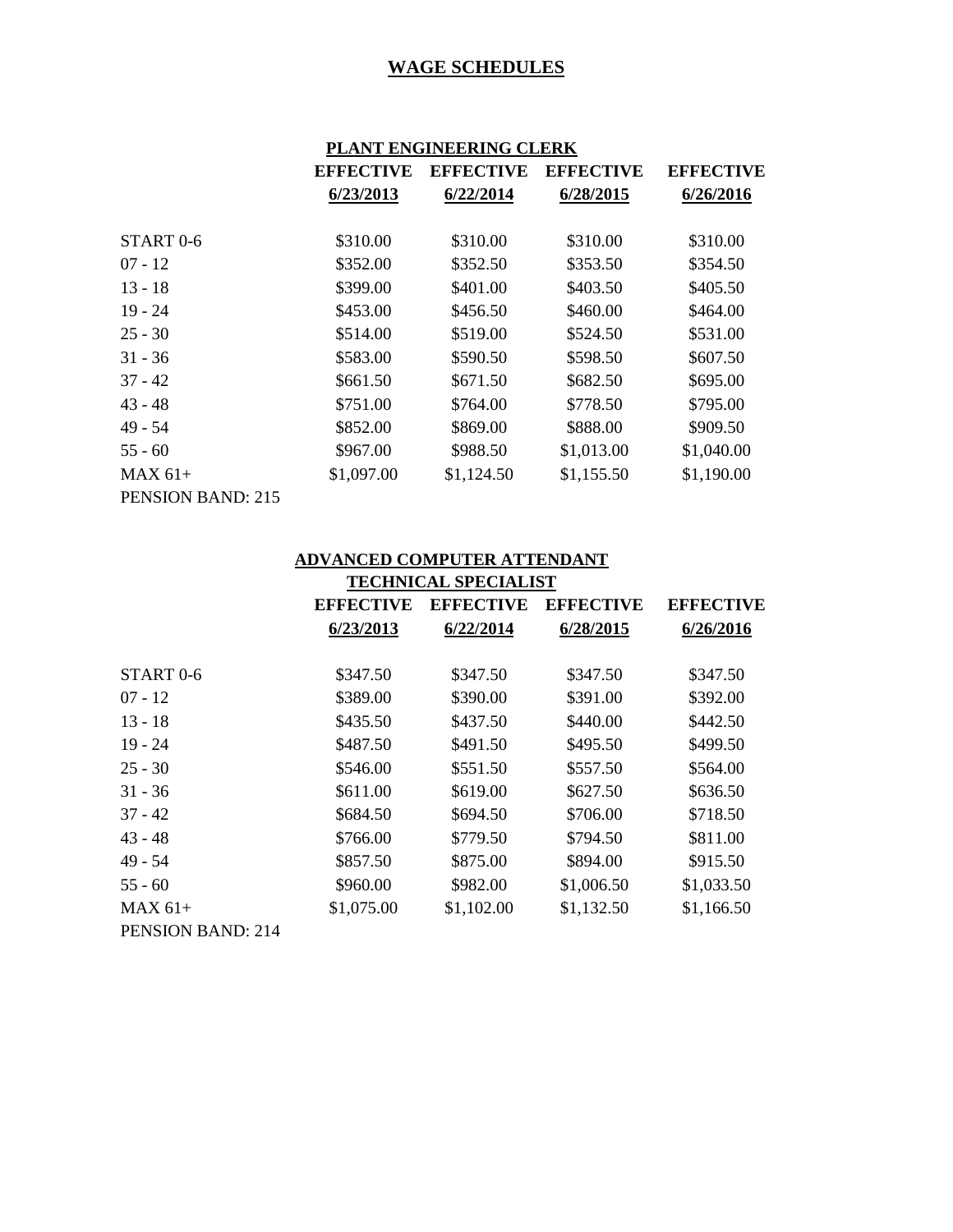# **DIRECTORY REPRESENTATIVE**

|                          | <b>EFFECTIVE</b> | <b>EFFECTIVE</b> | <b>EFFECTIVE</b> | <b>EFFECTIVE</b> |
|--------------------------|------------------|------------------|------------------|------------------|
|                          | 6/23/2013        | 6/22/2014        | 6/28/2015        | 6/26/2016        |
|                          |                  |                  |                  |                  |
| START <sub>0-6</sub>     | \$314.00         | \$314.00         | \$314.00         | \$314.00         |
| $07 - 12$                | \$354.50         | \$355.50         | \$356.00         | \$357.50         |
| $13 - 18$                | \$400.00         | \$402.00         | \$404.00         | \$406.50         |
| $19 - 24$                | \$451.50         | \$454.50         | \$458.50         | \$462.50         |
| $25 - 30$                | \$509.50         | \$514.50         | \$520.00         | \$526.50         |
| $31 - 36$                | \$575.00         | \$582.00         | \$590.00         | \$599.00         |
| $37 - 42$                | \$649.00         | \$658.50         | \$669.50         | \$681.50         |
| $43 - 48$                | \$732.00         | \$745.00         | \$759.50         | \$775.50         |
| 49 - 54                  | \$826.50         | \$843.00         | \$861.50         | \$882.00         |
| $55 - 60$                | \$932.50         | \$953.50         | \$977.00         | \$1,003.50       |
| $MAX 61+$                | \$1,052.50       | \$1,079.00       | \$1,108.50       | \$1,142.00       |
| <b>PENSION BAND: 213</b> |                  |                  |                  |                  |

#### **COMPUTER ATTENDANT**

|                          | <b>EFFECTIVE</b> | <b>EFFECTIVE</b> | <b>EFFECTIVE</b> | <b>EFFECTIVE</b> |
|--------------------------|------------------|------------------|------------------|------------------|
|                          | 6/23/2013        | 6/22/2014        | 6/28/2015        | 6/26/2016        |
|                          |                  |                  |                  |                  |
| START <sub>0-6</sub>     | \$296.00         | \$296.00         | \$296.00         | \$296.00         |
| $07 - 12$                | \$335.00         | \$335.50         | \$336.50         | \$337.50         |
| $13 - 18$                | \$379.00         | \$380.50         | \$383.00         | \$385.00         |
| $19 - 24$                | \$428.50         | \$432.00         | \$435.50         | \$439.00         |
| $25 - 30$                | \$485.00         | \$489.50         | \$495.00         | \$501.00         |
| $31 - 36$                | \$548.50         | \$555.50         | \$563.00         | \$571.50         |
| $37 - 42$                | \$620.50         | \$630.00         | \$640.00         | \$651.50         |
| $43 - 48$                | \$702.00         | \$714.50         | \$728.00         | \$743.00         |
| $49 - 54$                | \$794.00         | \$810.00         | \$828.00         | \$847.50         |
| $55 - 60$                | \$898.50         | \$919.00         | \$941.50         | \$966.50         |
| $MAX 61+$                | \$1,016.50       | \$1,042.00       | \$1,070.50       | \$1,102.50       |
| <b>PENSION BAND: 212</b> |                  |                  |                  |                  |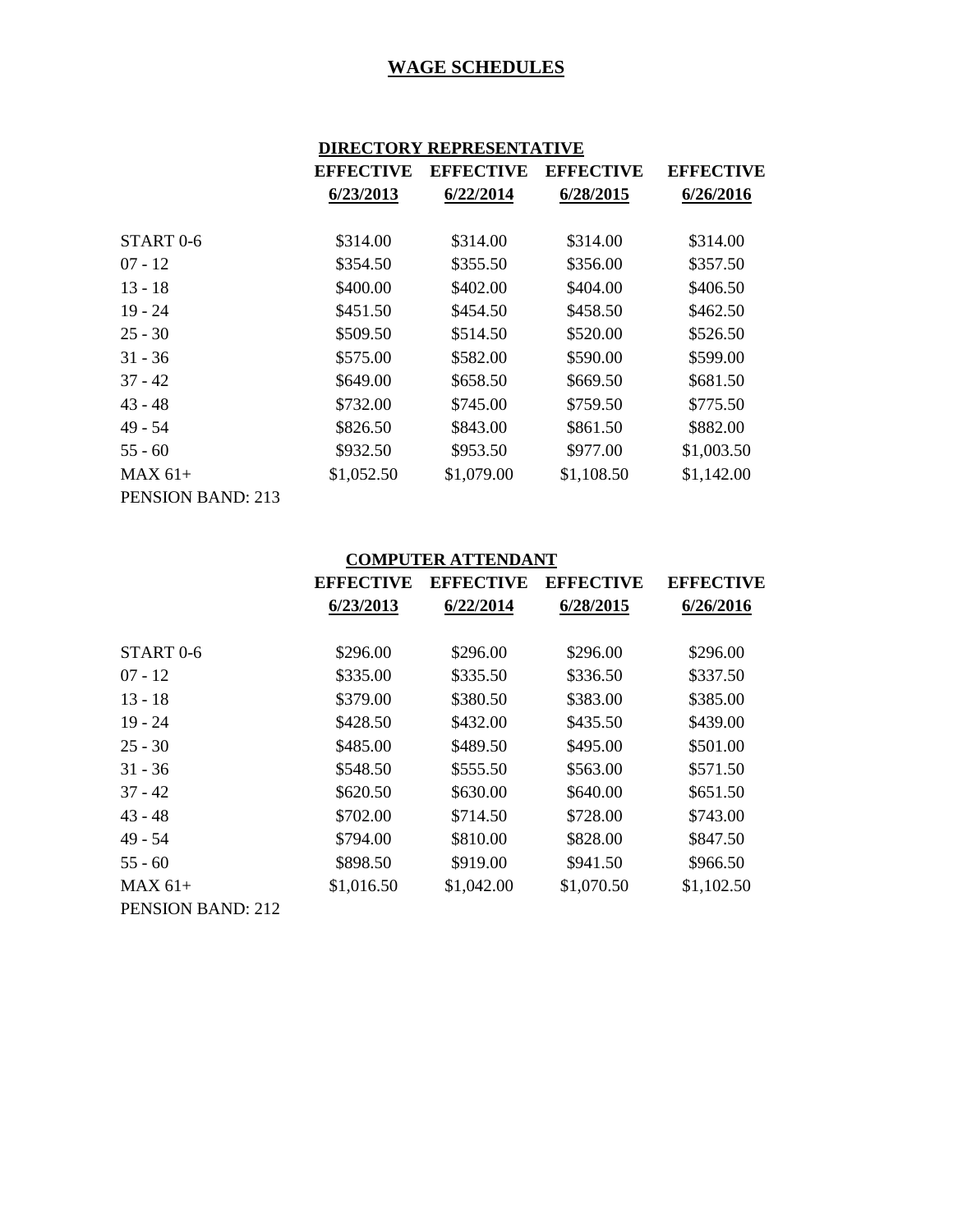#### **ORDER WRITER A TECHNICAL ASSOCIATE**

|                      | 110011111011100001111111 |                  |                  |                  |
|----------------------|--------------------------|------------------|------------------|------------------|
|                      | <b>EFFECTIVE</b>         | <b>EFFECTIVE</b> | <b>EFFECTIVE</b> | <b>EFFECTIVE</b> |
|                      | 6/23/2013                | 6/22/2014        | 6/28/2015        | 6/26/2016        |
| START <sub>0-6</sub> | \$335.00                 | \$335.00         | \$335.00         | \$335.00         |
| $07 - 12$            | \$374.00                 | \$375.00         | \$376.00         | \$377.00         |
| 13 - 18              | \$417.50                 | \$419.50         | \$422.00         | \$424.50         |
| $19 - 24$            | \$466.50                 | \$470.00         | \$473.50         | \$478.00         |
| 25 - 30              | \$520.50                 | \$526.00         | \$531.50         | \$538.00         |
| $31 - 36$            | \$581.50                 | \$588.50         | \$596.50         | \$605.50         |
| 37 - 42              | \$649.00                 | \$659.00         | \$669.50         | \$681.50         |
| 43 - 48              | \$725.00                 | \$737.50         | \$751.50         | \$767.50         |
| 49 - 54              | \$809.50                 | \$825.50         | \$843.50         | \$863.50         |
| $55 - 60$            | \$903.50                 | \$924.00         | \$946.50         | \$972.50         |
| MAX 61+              | \$1,009.00               | \$1,034.00       | \$1,062.50       | \$1,094.50       |
| PENSION BAND: 212    |                          |                  |                  |                  |

# **FIELD SUPPORT ADMINISTRATOR**

| <b>GARAGE ATTENDANT</b>      |                  |                  |                  |                  |
|------------------------------|------------------|------------------|------------------|------------------|
| <b>DISTRIBUTION OPERATOR</b> |                  |                  |                  |                  |
|                              | <b>EFFECTIVE</b> | <b>EFFECTIVE</b> | <b>EFFECTIVE</b> | <b>EFFECTIVE</b> |
|                              | 6/23/2013        | 6/22/2014        | 6/28/2015        | 6/26/2016        |
| START 0-6                    | \$296.00         | \$296.00         | \$296.00         | \$296.00         |
| $07 - 12$                    | \$334.00         | \$335.00         | \$336.00         | \$337.00         |
| $13 - 18$                    | \$377.50         | \$379.00         | \$381.00         | \$383.50         |
| $19 - 24$                    | \$426.00         | \$429.00         | \$432.50         | \$436.50         |
| $25 - 30$                    | \$481.00         | \$485.50         | \$491.00         | \$497.00         |
| $31 - 36$                    | \$543.00         | \$549.50         | \$557.00         | \$565.50         |
| $37 - 42$                    | \$613.00         | \$622.00         | \$632.00         | \$643.50         |
| $43 - 48$                    | \$692.00         | \$704.00         | \$717.50         | \$732.50         |
| 49 - 54                      | \$781.00         | \$796.50         | \$814.00         | \$833.50         |
| $55 - 60$                    | \$882.00         | \$901.50         | \$924.00         | \$949.00         |
| $MAX 61+$                    | \$995.50         | \$1,020.50       | \$1,048.50       | \$1,080.00       |
| <b>PENSION BAND: 212</b>     |                  |                  |                  |                  |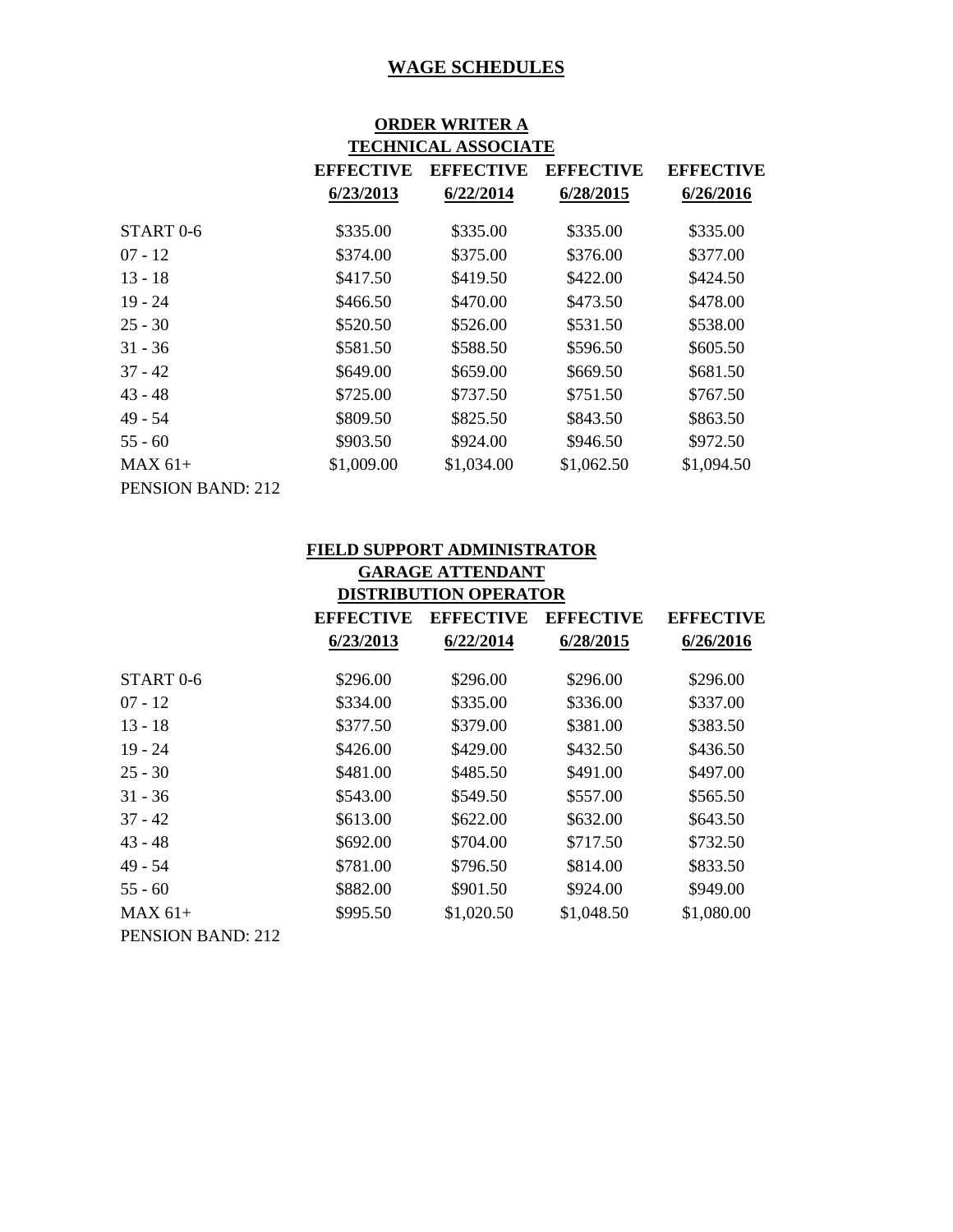| <b>ORDER WRITER</b>                        |                  |                  |                  |                  |  |
|--------------------------------------------|------------------|------------------|------------------|------------------|--|
| <b>FINAL ACCOUNT COLLECTION SPECIALIST</b> |                  |                  |                  |                  |  |
|                                            | <b>EFFECTIVE</b> | <b>EFFECTIVE</b> | <b>EFFECTIVE</b> | <b>EFFECTIVE</b> |  |
|                                            | 6/23/2013        | 6/22/2014        | 6/28/2015        | 6/26/2016        |  |
|                                            |                  |                  |                  |                  |  |
| START <sub>0-6</sub>                       | \$335.00         | \$335.00         | \$335.00         | \$335.00         |  |
| $07 - 12$                                  | \$373.00         | \$374.00         | \$375.00         | \$376.00         |  |
| $13 - 18$                                  | \$415.00         | \$417.00         | \$419.50         | \$422.00         |  |
| $19 - 24$                                  | \$462.00         | \$465.50         | \$469.50         | \$473.50         |  |
| $25 - 30$                                  | \$514.50         | \$519.50         | \$525.50         | \$531.50         |  |
| $31 - 36$                                  | \$573.00         | \$580.00         | \$588.00         | \$596.50         |  |
| $37 - 42$                                  | \$637.50         | \$647.00         | \$658.00         | \$669.50         |  |
| $43 - 48$                                  | \$710.00         | \$722.50         | \$736.00         | \$751.50         |  |
| $49 - 54$                                  | \$790.50         | \$806.00         | \$823.50         | \$843.50         |  |
| $55 - 60$                                  | \$880.00         | \$899.50         | \$922.00         | \$946.50         |  |
| $MAX 61+$                                  | \$979.50         | \$1,004.00       | \$1,031.50       | \$1,062.50       |  |
| <b>PENSION BAND: 211</b>                   |                  |                  |                  |                  |  |

#### **ADMINISTRATIVE SPECIALIST**

|                      | <b>EFFECTIVE</b> | <b>EFFECTIVE</b> | <b>EFFECTIVE</b> | <b>EFFECTIVE</b> |
|----------------------|------------------|------------------|------------------|------------------|
|                      | 6/23/2013        | 6/22/2014        | 6/28/2015        | 6/26/2016        |
| START <sub>0-6</sub> | \$335.00         | \$335.00         | \$335.00         | \$335.00         |
| $07 - 12$            | \$373.00         | \$373.50         | \$374.50         | \$376.00         |
| $13 - 18$            | \$415.00         | \$417.00         | \$419.00         | \$421.50         |
| $19 - 24$            | \$461.50         | \$465.00         | \$468.50         | \$473.00         |
| $25 - 30$            | \$513.50         | \$518.50         | \$524.50         | \$530.50         |
| $31 - 36$            | \$571.50         | \$578.50         | \$586.50         | \$595.00         |
| $37 - 42$            | \$636.00         | \$645.50         | \$656.00         | \$667.50         |
| $43 - 48$            | \$707.50         | \$720.00         | \$733.50         | \$749.00         |
| 49 - 54              | \$787.00         | \$803.00         | \$820.50         | \$840.50         |
| $55 - 60$            | \$876.00         | \$895.50         | \$918.00         | \$942.50         |
| $MAX 61+$            | \$974.50         | \$999.00         | \$1,026.50       | \$1,057.50       |
| PENSION BAND: 211    |                  |                  |                  |                  |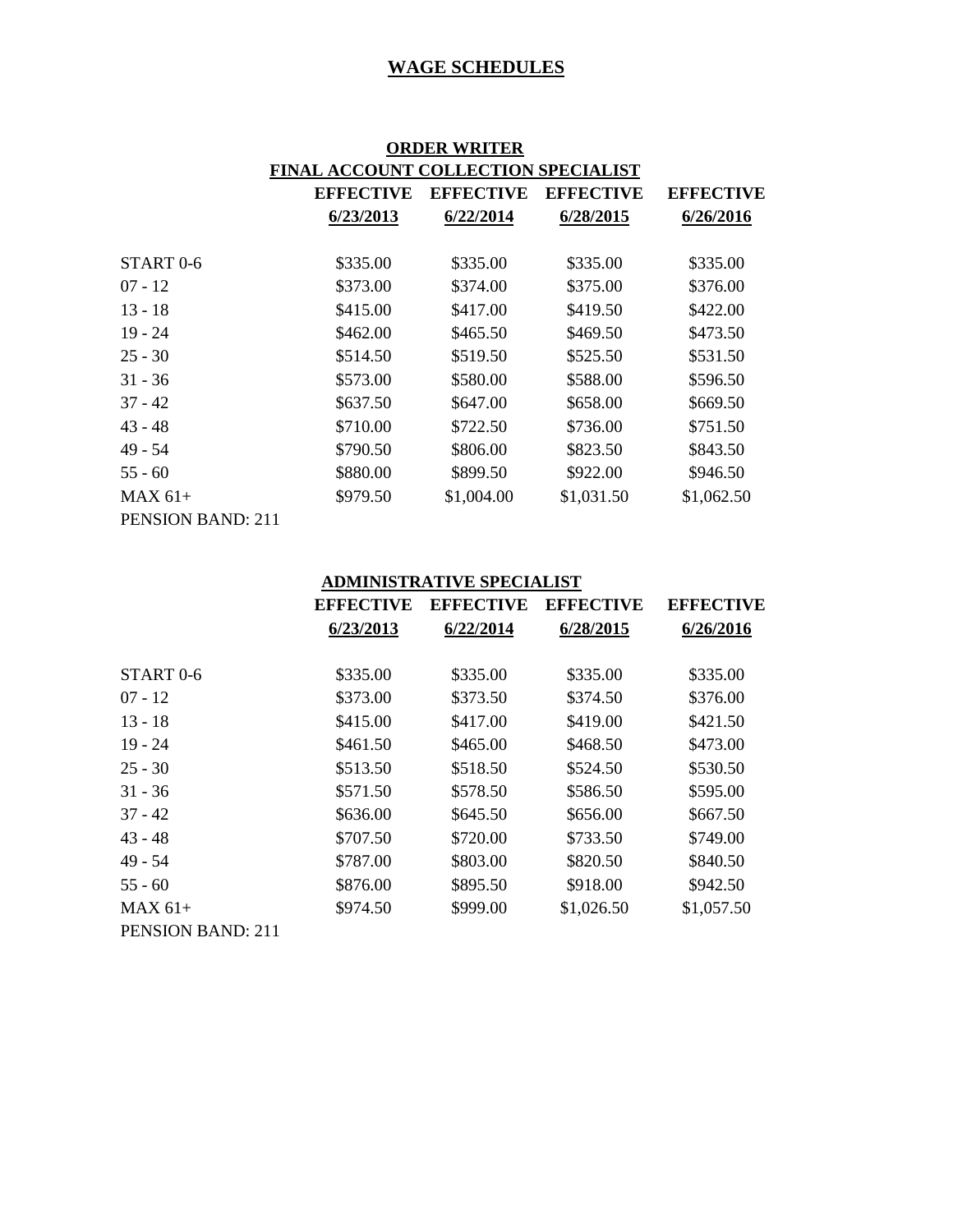| TELLER               |                  |                  |                  |                  |
|----------------------|------------------|------------------|------------------|------------------|
|                      | <b>EFFECTIVE</b> | <b>EFFECTIVE</b> | <b>EFFECTIVE</b> | <b>EFFECTIVE</b> |
|                      | 6/23/2013        | 6/22/2014        | 6/28/2015        | 6/26/2016        |
| START <sub>0-6</sub> | \$314.00         | \$314.00         | \$314.00         | \$314.00         |
| 07 - 12              | \$351.50         | \$352.00         | \$353.00         | \$354.00         |
| 13 - 18              | \$393.00         | \$395.00         | \$397.00         | \$399.50         |
| $19 - 24$            | \$439.50         | \$443.00         | \$446.50         | \$450.50         |
| 25 - 30              | \$491.50         | \$496.50         | \$502.00         | \$508.00         |
| $31 - 36$            | \$550.00         | \$557.00         | \$564.50         | \$573.00         |
| 37 - 42              | \$615.50         | \$624.50         | \$634.50         | \$646.00         |
| 43 - 48              | \$688.50         | \$700.50         | \$713.50         | \$728.50         |
| 49 - 54              | \$770.00         | \$785.50         | \$802.50         | \$821.50         |
| 55 - 60              | \$861.50         | \$880.50         | \$902.00         | \$926.50         |
| MAX 61+              | \$963.50         | \$987.50         | \$1,014.50       | \$1,045.00       |
| PENSION BAND: 211    |                  |                  |                  |                  |

# **CLERICAL ASSOCIATE**

|                      | <b>EFFECTIVE</b> | <b>EFFECTIVE</b> | <b>EFFECTIVE</b> | <b>EFFECTIVE</b> |
|----------------------|------------------|------------------|------------------|------------------|
|                      | 6/23/2013        | 6/22/2014        | 6/28/2015        | 6/26/2016        |
|                      |                  |                  |                  |                  |
| START <sub>0-6</sub> | \$303.50         | \$303.50         | \$303.50         | \$303.50         |
| $07 - 12$            | \$340.00         | \$340.50         | \$341.50         | \$342.50         |
| $13 - 18$            | \$380.50         | \$382.50         | \$384.50         | \$387.00         |
| $19 - 24$            | \$426.00         | \$429.50         | \$433.00         | \$436.50         |
| $25 - 30$            | \$477.00         | \$482.00         | \$487.00         | \$493.00         |
| $31 - 36$            | \$534.50         | \$541.00         | \$548.50         | \$556.50         |
| $37 - 42$            | \$598.00         | \$607.00         | \$617.00         | \$628.00         |
| $43 - 48$            | \$670.00         | \$681.50         | \$694.50         | \$709.00         |
| $49 - 54$            | \$750.00         | \$765.00         | \$782.00         | \$800.50         |
| $55 - 60$            | \$840.00         | \$859.00         | \$880.00         | \$903.50         |
| $MAX 61+$            | \$940.50         | \$964.00         | \$990.50         | \$1,020.00       |
| PENSION BAND: 210    |                  |                  |                  |                  |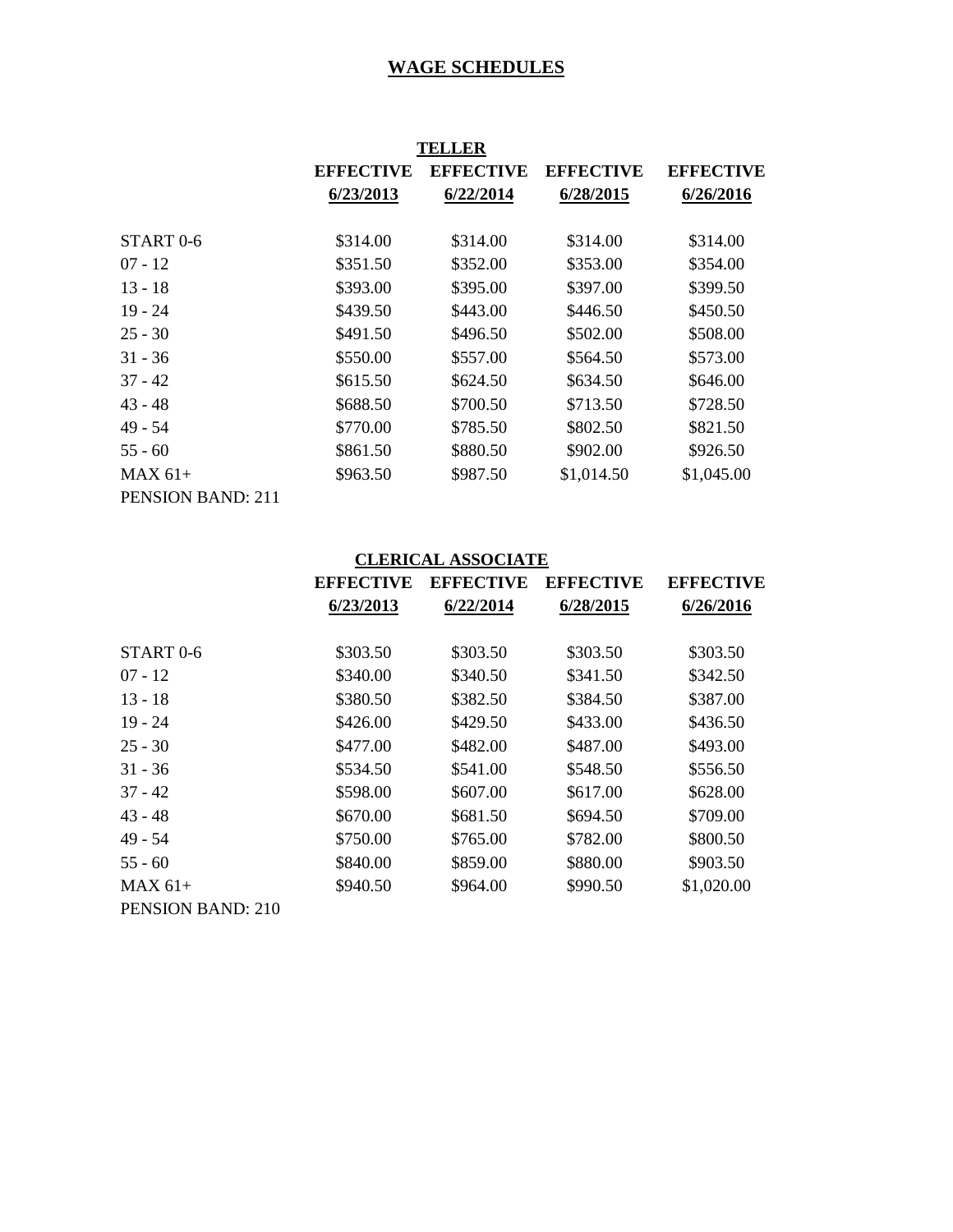|                          | <b>BUILDING SERVICER</b> |                  |                  |                  |
|--------------------------|--------------------------|------------------|------------------|------------------|
|                          | <b>EFFECTIVE</b>         | <b>EFFECTIVE</b> | <b>EFFECTIVE</b> | <b>EFFECTIVE</b> |
|                          | 6/23/2013                | 6/22/2014        | 6/28/2015        | 6/26/2016        |
|                          |                          |                  |                  |                  |
| START <sub>0-6</sub>     | \$285.00                 | \$285.00         | \$285.00         | \$285.00         |
| $07 - 12$                | \$321.00                 | \$322.00         | \$322.50         | \$323.50         |
| $13 - 18$                | \$361.50                 | \$363.00         | \$365.00         | \$367.50         |
| $19 - 24$                | \$407.00                 | \$410.00         | \$413.50         | \$417.00         |
| $25 - 30$                | \$458.50                 | \$463.00         | \$468.00         | \$473.50         |
| $31 - 36$                | \$516.00                 | \$522.50         | \$530.00         | \$537.50         |
| $37 - 42$                | \$581.50                 | \$590.00         | \$600.00         | \$610.50         |
| $43 - 48$                | \$654.50                 | \$666.00         | \$679.00         | \$693.00         |
| $49 - 54$                | \$737.50                 | \$752.00         | \$768.50         | \$787.00         |
| $55 - 60$                | \$830.50                 | \$849.00         | \$870.00         | \$893.50         |
| $MAX 61+$                | \$935.00                 | \$958.50         | \$985.00         | \$1,014.50       |
| <b>PENSION BAND: 210</b> |                          |                  |                  |                  |

#### **TELEBUSINESS REPRESENTATIVE**

|                       | <b>EFFECTIVE</b><br>6/23/2013 | <b>EFFECTIVE</b> | <b>EFFECTIVE</b><br>6/28/2015 | <b>EFFECTIVE</b><br>6/26/2016 |
|-----------------------|-------------------------------|------------------|-------------------------------|-------------------------------|
|                       |                               | 6/22/2014        |                               |                               |
| START <sub>0</sub> -6 | \$349.00                      | \$349.00         | \$349.00                      | \$349.00                      |
| $07 - 12$             | \$375.00                      | \$376.00         | \$377.00                      | \$378.50                      |
| $13 - 18$             | \$403.50                      | \$405.50         | \$407.50                      | \$410.00                      |
| $19 - 24$             | \$433.50                      | \$437.00         | \$440.50                      | \$444.50                      |
| $25 - 30$             | \$466.50                      | \$471.00         | \$476.00                      | \$482.00                      |
| $31 - 36$             | \$501.50                      | \$507.50         | \$514.50                      | \$522.00                      |
| $37 - 42$             | \$539.00                      | \$547.00         | \$556.00                      | \$566.00                      |
| $43 - 48$             | \$579.50                      | \$589.50         | \$601.00                      | \$613.50                      |
| 49 - 54               | \$623.00                      | \$635.50         | \$649.50                      | \$665.00                      |
| $55 - 60$             | \$669.50                      | \$685.00         | \$702.00                      | \$721.00                      |
| $MAX 61+$             | \$720.00                      | \$738.00         | \$758.50                      | \$781.50                      |
| PENSION BAND: 205     |                               |                  |                               |                               |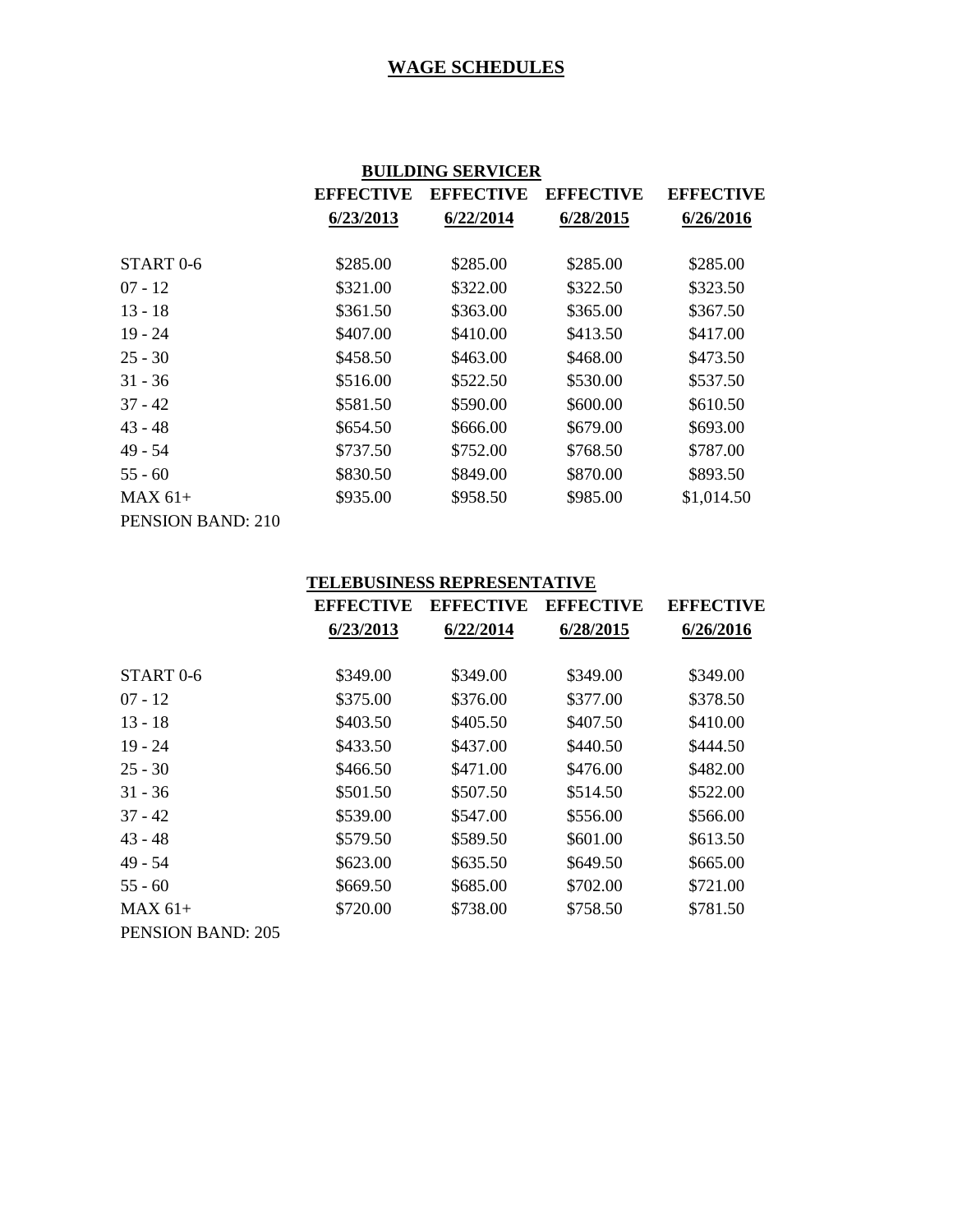# **BUILDING SERVICE ATTENDANT**

|                      | <b>EFFECTIVE</b> | <b>EFFECTIVE</b> | <b>EFFECTIVE</b> | <b>EFFECTIVE</b> |
|----------------------|------------------|------------------|------------------|------------------|
|                      | 6/23/2013        | 6/22/2014        | 6/28/2015        | 6/26/2016        |
|                      |                  |                  |                  |                  |
| START <sub>0-6</sub> | \$277.00         | \$277.00         | \$277.00         | \$277.00         |
| $07 - 12$            | \$303.50         | \$304.00         | \$305.00         | \$306.00         |
| $13 - 18$            | \$332.00         | \$334.00         | \$335.50         | \$337.50         |
| $19 - 24$            | \$364.00         | \$366.50         | \$369.50         | \$373.00         |
| $25 - 30$            | \$398.50         | \$402.50         | \$407.00         | \$411.50         |
| $31 - 36$            | \$436.50         | \$442.00         | \$448.00         | \$454.50         |
| $37 - 42$            | \$478.00         | \$485.00         | \$493.00         | \$501.50         |
| $43 - 48$            | \$523.50         | \$532.50         | \$542.50         | \$554.00         |
| $49 - 54$            | \$573.00         | \$584.50         | \$597.50         | \$611.50         |
| $55 - 60$            | \$628.00         | \$641.50         | \$657.50         | \$675.00         |
| $MAX 61+$            | \$687.50         | \$704.50         | \$724.00         | \$745.50         |
| PENSION BAND: 203    |                  |                  |                  |                  |

#### **SALES CONSULTANT (BCS)**

|           | <b>EFFECTIVE</b> | <b>EFFECTIVE</b><br>6/22/2014 | <b>EFFECTIVE</b><br>6/28/2015 | <b>EFFECTIVE</b><br>6/26/2016 |
|-----------|------------------|-------------------------------|-------------------------------|-------------------------------|
|           | 6/23/2013        |                               |                               |                               |
| START 0-6 | \$519.00         | \$519.00                      | \$519.00                      | \$519.00                      |
| $07 - 12$ | \$587.00         | \$592.00                      | \$597.50                      | \$603.50                      |
| $13 - 18$ | \$664.50         | \$675.50                      | \$687.50                      | \$701.00                      |
| $19 - 24$ | \$751.50         | \$770.50                      | \$791.50                      | \$815.00                      |

#### **SALES CONSULTANT (CONSUMER)**

|           | <b>EFFECTIVE</b> | <b>EFFECTIVE</b> | <b>EFFECTIVE</b> | <b>EFFECTIVE</b> |
|-----------|------------------|------------------|------------------|------------------|
|           | 6/23/2013        | 6/22/2014        | 6/28/2015        | 6/26/2016        |
|           | \$496.50         |                  |                  |                  |
| START 0-6 |                  | \$496.50         | \$496.50         | \$496.50         |
| $07 - 12$ | \$563.50         | \$568.50         | \$573.50         | \$579.00         |
| $13 - 18$ | \$640.00         | \$650.50         | \$662.50         | \$675.50         |
| $19 - 24$ | \$726.50         | \$744.50         | \$765.00         | \$788.00         |